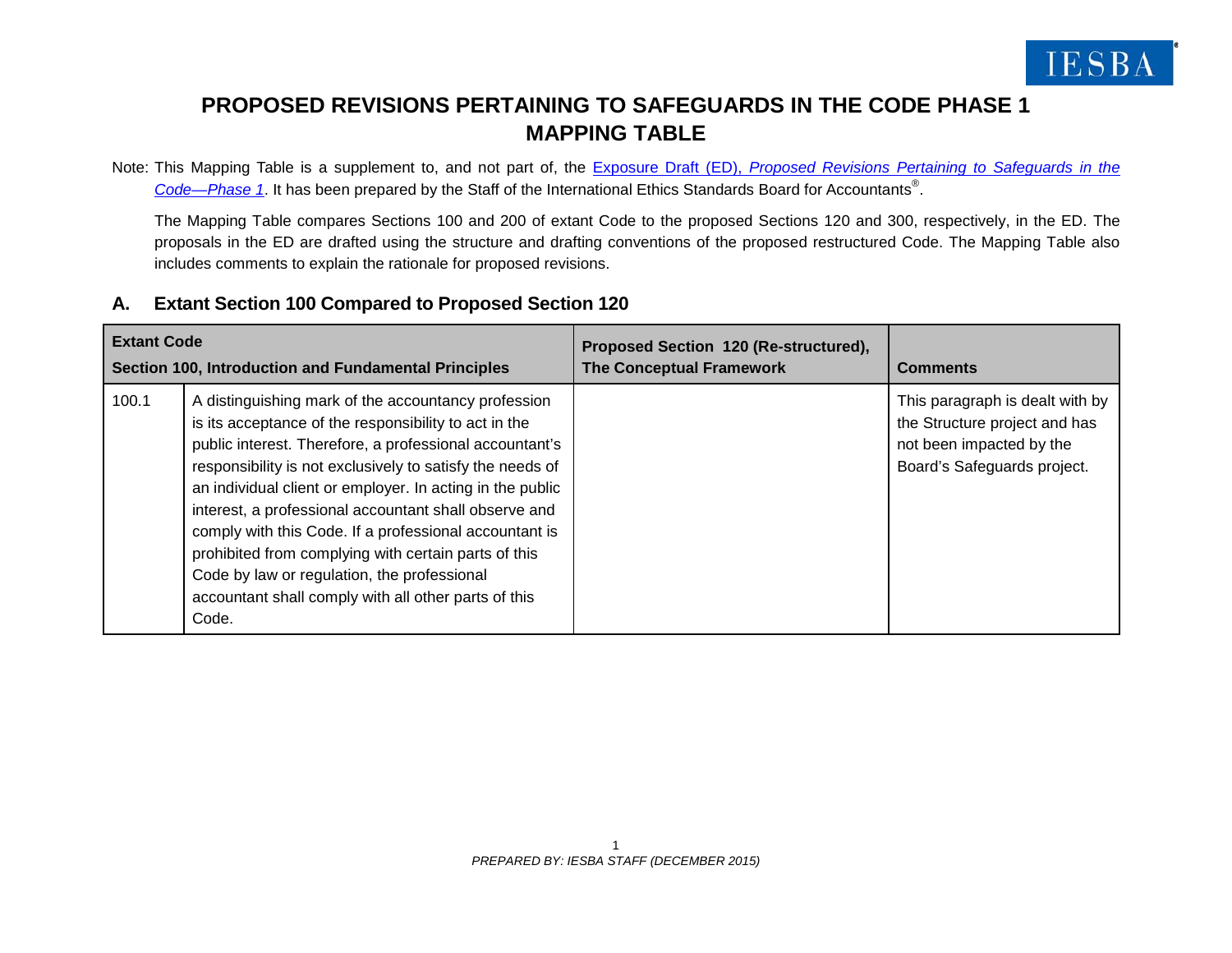| <b>Extant Code</b><br>Section 100, Introduction and Fundamental Principles |                                                                                                                                                                                                                                                                                                                                                                                                                                                                                                                                                                                                              | Proposed Section 120 (Re-structured),<br><b>The Conceptual Framework</b>                                                                                                                                                                                                                                                                                                                  | <b>Comments</b>                                                              |
|----------------------------------------------------------------------------|--------------------------------------------------------------------------------------------------------------------------------------------------------------------------------------------------------------------------------------------------------------------------------------------------------------------------------------------------------------------------------------------------------------------------------------------------------------------------------------------------------------------------------------------------------------------------------------------------------------|-------------------------------------------------------------------------------------------------------------------------------------------------------------------------------------------------------------------------------------------------------------------------------------------------------------------------------------------------------------------------------------------|------------------------------------------------------------------------------|
| 100.2                                                                      | This Code contains three parts. Part A establishes the<br>fundamental principles of professional ethics for<br>professional accountants and provides a conceptual<br>framework that professional accountants shall apply<br>to:<br>Identify threats to compliance with the<br>(a)<br>fundamental principles;<br>Evaluate the significance of the threats<br>(b)<br>identified; and                                                                                                                                                                                                                           | <b>Requirements and Application Material</b><br>R120.3<br>The professional accountant<br>shall apply the conceptual<br>framework which involves<br>identifying, evaluating and<br>addressing threats to<br>compliance with the                                                                                                                                                            | More robust overarching<br>requirements to apply the<br>conceptual framework |
|                                                                            | Apply safeguards, when necessary, to eliminate<br>(c)<br>the threats or reduce them to an acceptable<br>level. Safeguards are necessary when the<br>professional accountant determines that the<br>threats are not at a level at which a reasonable<br>and informed third party would be likely to<br>conclude, weighing all the specific facts and<br>circumstances available to the professional<br>accountant at that time, that compliance with<br>the fundamental principles is not compromised.<br>A professional accountant shall use professional<br>judgment in applying this conceptual framework. | fundamental principles.<br>R <sub>120.4</sub><br>When applying the conceptual<br>framework, the professional<br>accountant shall exercise<br>professional judgment, remain<br>alert to changing circumstances,<br>and take into account whether a<br>reasonable and informed third<br>party would likely conclude that<br>the accountant has complied<br>with the fundamental principles. |                                                                              |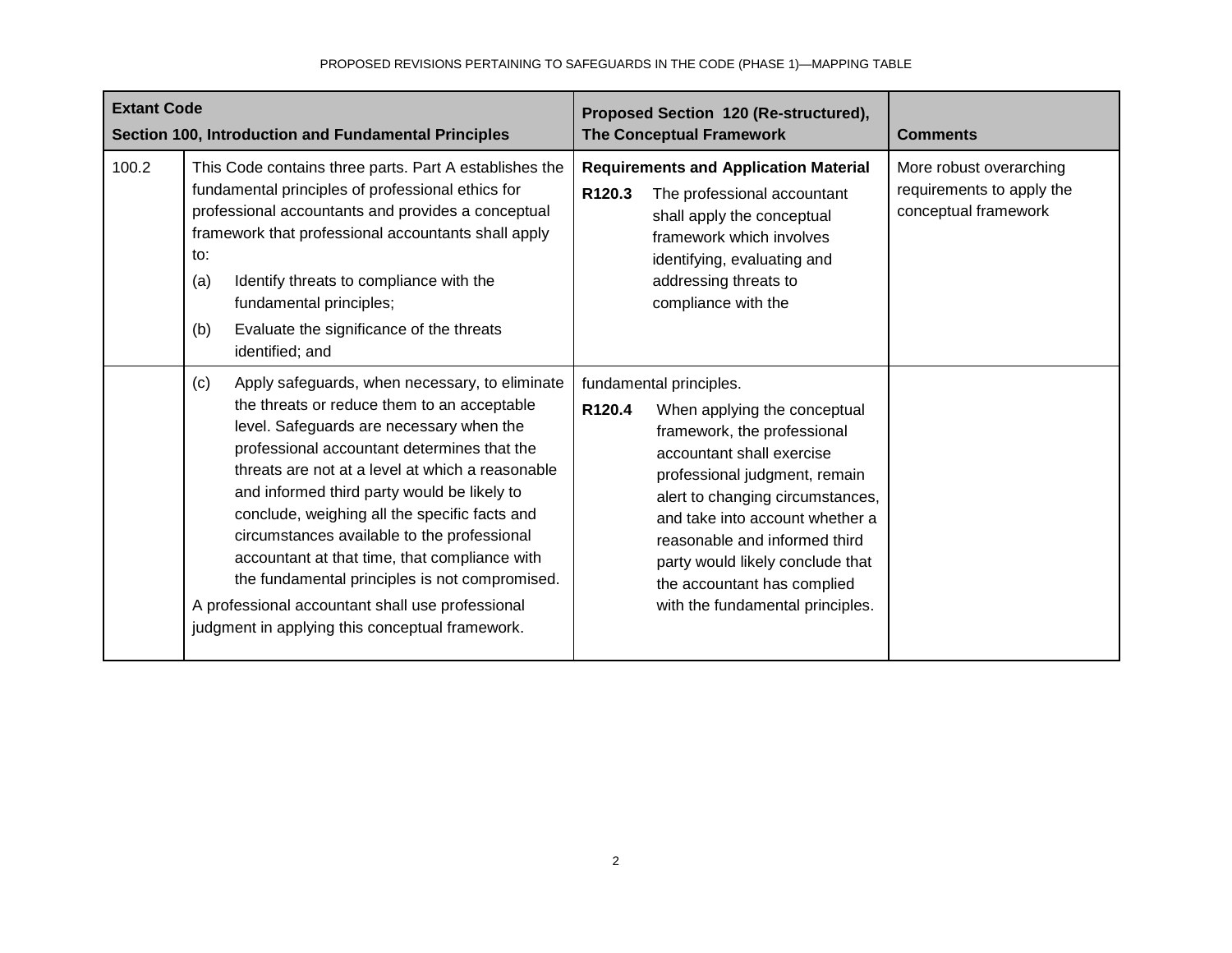<span id="page-2-0"></span>

| <b>Extant Code</b><br>Section 100, Introduction and Fundamental Principles |                                                                                                                                                                                                                                                                                                                                                                                                                                                                                                                                                                                                                                                                          | Proposed Section 120 (Re-structured),<br><b>The Conceptual Framework</b>                                                                                                                                                                                                                                                                                                                                                                                               | <b>Comments</b>                                                                                                                                                                                                          |
|----------------------------------------------------------------------------|--------------------------------------------------------------------------------------------------------------------------------------------------------------------------------------------------------------------------------------------------------------------------------------------------------------------------------------------------------------------------------------------------------------------------------------------------------------------------------------------------------------------------------------------------------------------------------------------------------------------------------------------------------------------------|------------------------------------------------------------------------------------------------------------------------------------------------------------------------------------------------------------------------------------------------------------------------------------------------------------------------------------------------------------------------------------------------------------------------------------------------------------------------|--------------------------------------------------------------------------------------------------------------------------------------------------------------------------------------------------------------------------|
| 100.3                                                                      | Parts B and C describe how the conceptual<br>framework applies in certain situations. They provide<br>examples of safeguards that may be appropriate to<br>address threats to compliance with the fundamental<br>principles. They also describe situations where<br>safeguards are not available to address the threats,<br>and consequently, the circumstance or relationship<br>creating the threats shall be avoided. Part B applies to<br>professional accountants in public practice. Part C<br>applies to professional accountants in business.<br>Professional accountants in public practice may also<br>find Part C relevant to their particular circumstances. | Section 300, Application of the<br><b>Conceptual Framework Approach by</b><br><b>Professional Accountants in Public</b><br><b>Practice</b><br><b>Introduction</b><br>300.1 This Part of the Code describes<br>considerations for professional<br>accountants in public practice in the<br>application of the conceptual<br>framework set out in Section 120.<br>This Part does not describe all of the<br>facts and circumstances, including<br>professional services, | This paragraphs is dealt with<br>as part of Structure project, but<br>because it includes useful<br>contextual introductory<br>information for proposed<br>Section 300, it has been<br>included in the Safeguards<br>ED. |
|                                                                            |                                                                                                                                                                                                                                                                                                                                                                                                                                                                                                                                                                                                                                                                          | interests and relationships, that<br>could be encountered by<br>accountants <sup>1</sup> that create or might<br>create threats to compliance with the<br>fundamental principles. Therefore,<br>accountants are encouraged to be<br>alert for such facts and<br>circumstances.                                                                                                                                                                                         |                                                                                                                                                                                                                          |
| 100.4                                                                      | The use of the word "shall" in this Code imposes a<br>requirement on the professional accountant or firm to<br>comply with the specific provision in which "shall" has<br>been used. Compliance is required unless an<br>exception is permitted by this Code.                                                                                                                                                                                                                                                                                                                                                                                                            |                                                                                                                                                                                                                                                                                                                                                                                                                                                                        | This paragraph is dealt with by<br>the Structure project and has<br>not been impacted by the<br>Board's Safeguards project.                                                                                              |

<sup>&</sup>lt;sup>1</sup> In Part C and in C1 and C2, the term "professional accountant" refers to professional accountants in public practice and firms of professional accountants in practice.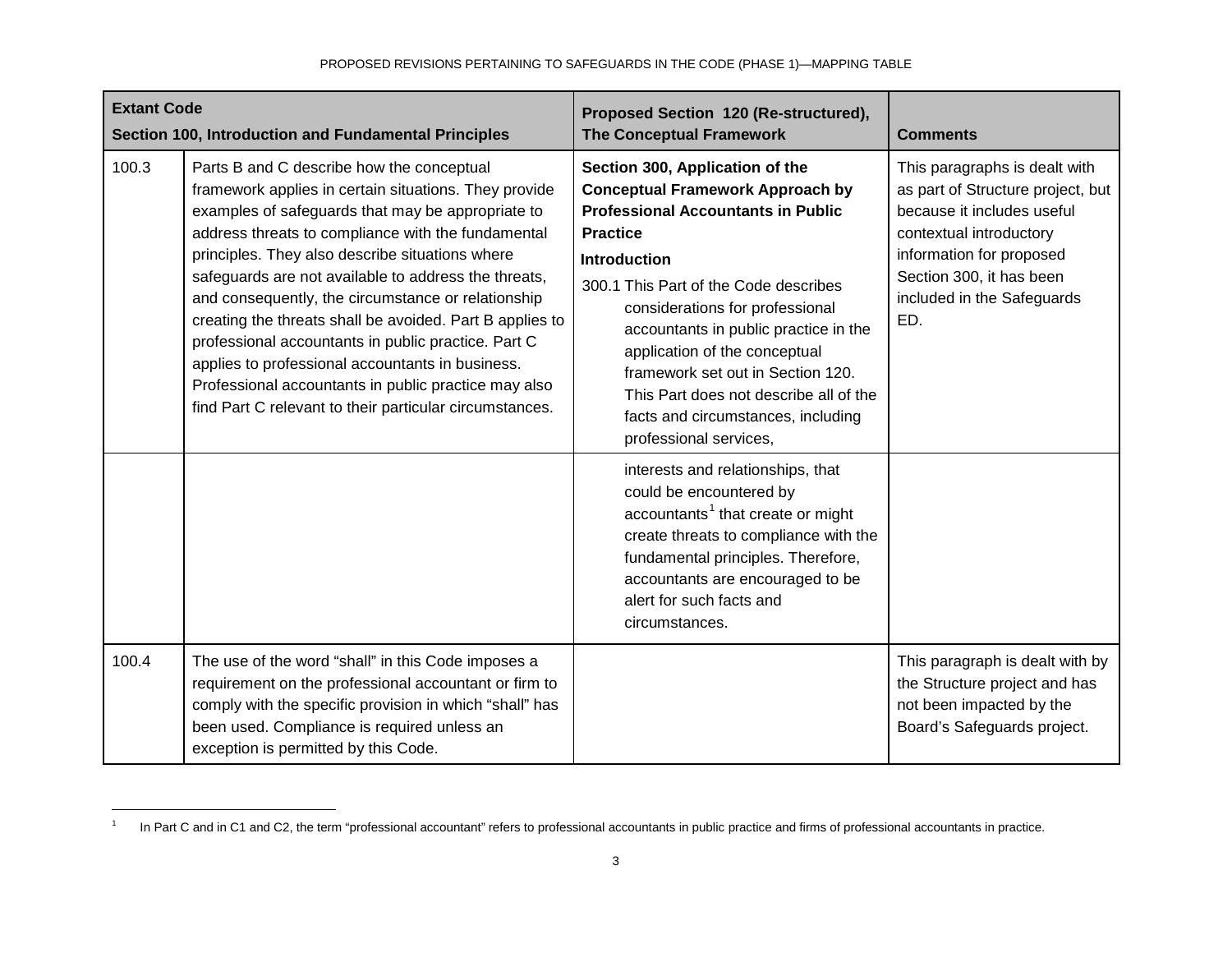| <b>Extant Code</b><br>Section 100, Introduction and Fundamental Principles |                                                                                                                                                                                                                                                                                                                                                                                    | Proposed Section 120 (Re-structured),<br><b>The Conceptual Framework</b> | <b>Comments</b>                                                                                                                     |
|----------------------------------------------------------------------------|------------------------------------------------------------------------------------------------------------------------------------------------------------------------------------------------------------------------------------------------------------------------------------------------------------------------------------------------------------------------------------|--------------------------------------------------------------------------|-------------------------------------------------------------------------------------------------------------------------------------|
| 100.5                                                                      | <b>Fundamental Principles</b><br>A professional accountant shall comply with the<br>following fundamental principles:<br>Integrity – to be straightforward and honest in<br>(a)<br>all professional and business relationships.<br>Objectivity - to not allow bias, conflict of interest<br>(b)<br>or undue influence of others to override<br>professional or business judgments. |                                                                          | As part of the Structure<br>project, the fundamental<br>principles have been moved to<br>Section 110 of the re-<br>structured Code. |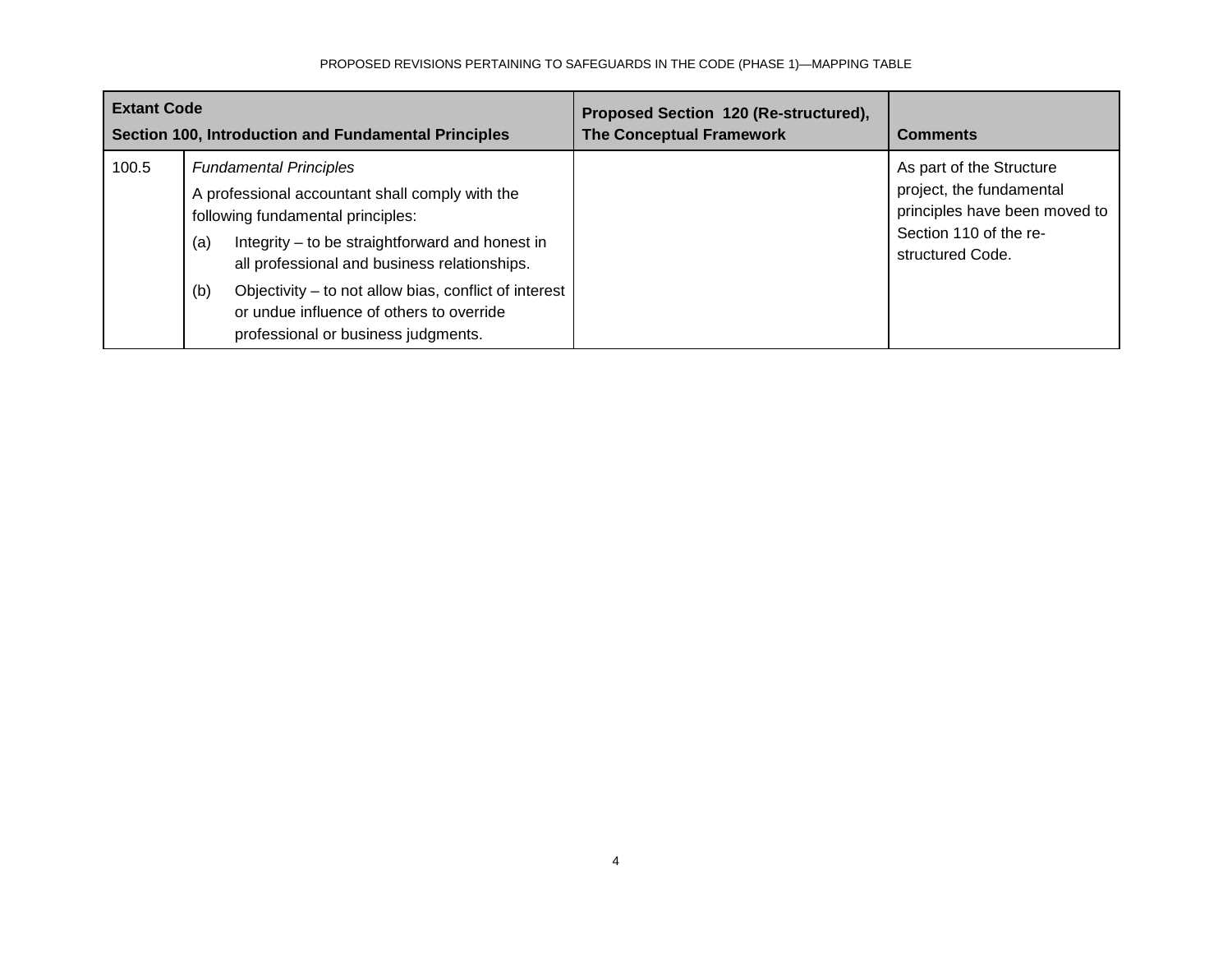| <b>Extant Code</b><br>Section 100, Introduction and Fundamental Principles |                   |                                                                                                                                                                                                                                                                                                                                                                                                                                                                                                                                                                                                                                                                                                                                                                                                                                                                                                                              | Proposed Section 120 (Re-structured),<br><b>The Conceptual Framework</b>                                                                                                                                                     | <b>Comments</b>                                                                 |
|----------------------------------------------------------------------------|-------------------|------------------------------------------------------------------------------------------------------------------------------------------------------------------------------------------------------------------------------------------------------------------------------------------------------------------------------------------------------------------------------------------------------------------------------------------------------------------------------------------------------------------------------------------------------------------------------------------------------------------------------------------------------------------------------------------------------------------------------------------------------------------------------------------------------------------------------------------------------------------------------------------------------------------------------|------------------------------------------------------------------------------------------------------------------------------------------------------------------------------------------------------------------------------|---------------------------------------------------------------------------------|
|                                                                            | (c)<br>(d)<br>(e) | Professional Competence and Due Care - to<br>maintain professional knowledge and skill at the<br>level required to ensure that a client or<br>employer receives competent professional<br>service based on current developments in<br>practice, legislation and techniques and act<br>diligently and in accordance with applicable<br>technical and professional standards.<br>Confidentiality - to respect the confidentiality of<br>information acquired as a result of professional<br>and business relationships and, therefore, not<br>disclose any such information to third parties<br>without proper and specific authority, unless<br>there is a legal or professional right or duty to<br>disclose, nor use the information for the<br>personal advantage of the professional<br>accountant or third parties.<br>Professional Behavior - to comply with relevant<br>laws and regulations and avoid any action that |                                                                                                                                                                                                                              |                                                                                 |
|                                                                            |                   | discredits the profession.                                                                                                                                                                                                                                                                                                                                                                                                                                                                                                                                                                                                                                                                                                                                                                                                                                                                                                   |                                                                                                                                                                                                                              |                                                                                 |
|                                                                            |                   | Each of these fundamental principles is discussed in<br>more detail in Sections 110-150.                                                                                                                                                                                                                                                                                                                                                                                                                                                                                                                                                                                                                                                                                                                                                                                                                                     |                                                                                                                                                                                                                              |                                                                                 |
| 100.6                                                                      |                   | Conceptual Framework Approach<br>The circumstances in which professional accountants<br>operate may create specific threats to compliance<br>with the fundamental principles. It is impossible to<br>define every situation that creates threats to<br>compliance with the fundamental principles and<br>specify the appropriate action. In addition, the nature                                                                                                                                                                                                                                                                                                                                                                                                                                                                                                                                                             | <b>The Conceptual Framework</b><br>Introduction<br>120.1 The circumstances in which<br>professional accountants operate<br>might create specific threats to<br>compliance with the fundamental<br>principles. The conceptual | Enhanced application material<br>to better describe the<br>conceptual framework |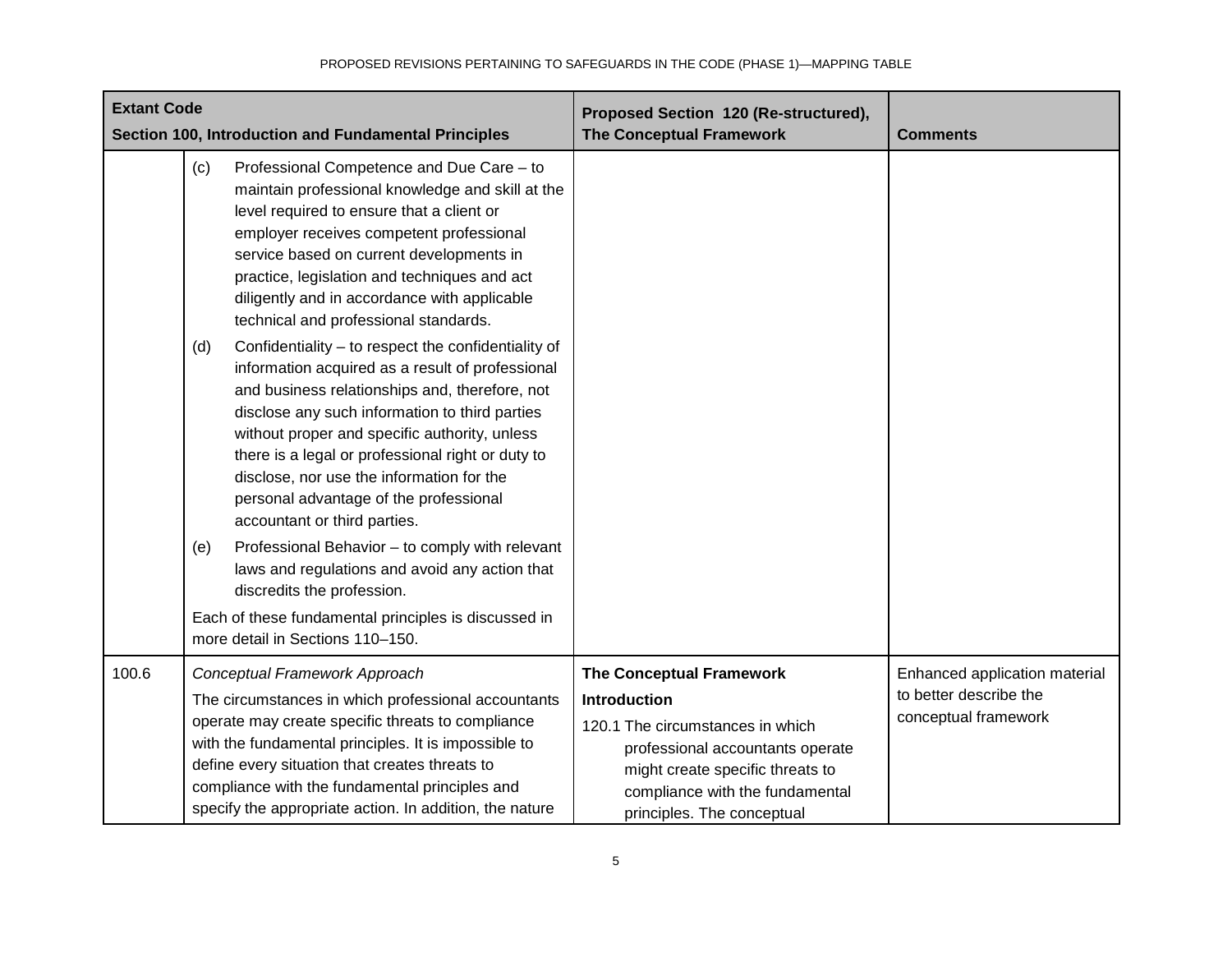| <b>Extant Code</b><br>Section 100, Introduction and Fundamental Principles |                                                                                                                                                                                                                                                                                                                                                                                                                                                                                                                                                                                                                                                                                                                                                                                                                                         | Proposed Section 120 (Re-structured),<br><b>The Conceptual Framework</b>                                                                                                                                                                                                                                                                                                                                                                                                                                                                                                                                                                                                                                                                                                | <b>Comments</b>                                                                                                                                                                                       |
|----------------------------------------------------------------------------|-----------------------------------------------------------------------------------------------------------------------------------------------------------------------------------------------------------------------------------------------------------------------------------------------------------------------------------------------------------------------------------------------------------------------------------------------------------------------------------------------------------------------------------------------------------------------------------------------------------------------------------------------------------------------------------------------------------------------------------------------------------------------------------------------------------------------------------------|-------------------------------------------------------------------------------------------------------------------------------------------------------------------------------------------------------------------------------------------------------------------------------------------------------------------------------------------------------------------------------------------------------------------------------------------------------------------------------------------------------------------------------------------------------------------------------------------------------------------------------------------------------------------------------------------------------------------------------------------------------------------------|-------------------------------------------------------------------------------------------------------------------------------------------------------------------------------------------------------|
|                                                                            | of engagements and work assignments may differ<br>and, consequently, different threats may be created,<br>requiring the application of different safeguards.<br>Therefore, this Code establishes a conceptual<br>framework that requires a professional accountant to<br>identify, evaluate, and address threats to compliance<br>with the fundamental principles.<br>The conceptual framework approach assists<br>professional accountants in complying with the ethical<br>requirements of this Code and meeting their<br>responsibility to act in the public interest. It<br>accommodates many variations in circumstances that<br>create threats to compliance with the fundamental<br>principles and can deter a professional accountant<br>from concluding that a situation is permitted if it is not<br>specifically prohibited. | framework assists the accountant in<br>complying with the fundamental<br>principles and meeting the<br>responsibility to act in the public<br>interest. It accommodates the many<br>variations in facts and circumstances<br>that create threats to compliance<br>with the fundamental principles and<br>deters an accountant from<br>concluding that a situation is<br>permitted if it is not specifically<br>prohibited by this Code.<br>120.2 The conceptual framework specifies<br>an approach for the professional<br>accountant to:<br>Identify threats to compliance<br>(a)<br>with the fundamental<br>principles;<br>(b)<br>Evaluate the threats identified;<br>and<br>Address the threats by<br>(c)<br>eliminating or reducing them to<br>an acceptable level. |                                                                                                                                                                                                       |
| 100.7                                                                      | When a professional accountant identifies threats to<br>compliance with the fundamental principles and,<br>based on an evaluation of those threats, determines<br>that they are not at an acceptable level, the<br>professional accountant shall determine whether<br>appropriate safeguards are available and can be<br>applied to eliminate the threats or reduce them to an                                                                                                                                                                                                                                                                                                                                                                                                                                                          | <b>Requirements and Application Material</b><br><b>Identifying Threats</b><br>R120.5 The professional accountant shall<br>identify threats to compliance with<br>the fundamental principles. An<br>understanding of the facts and                                                                                                                                                                                                                                                                                                                                                                                                                                                                                                                                       | Enhanced and more prominent<br>requirements for applying the<br>conceptual framework that<br>include identifying threats,<br>evaluating threats and<br>addressing threats.<br>Improved description of |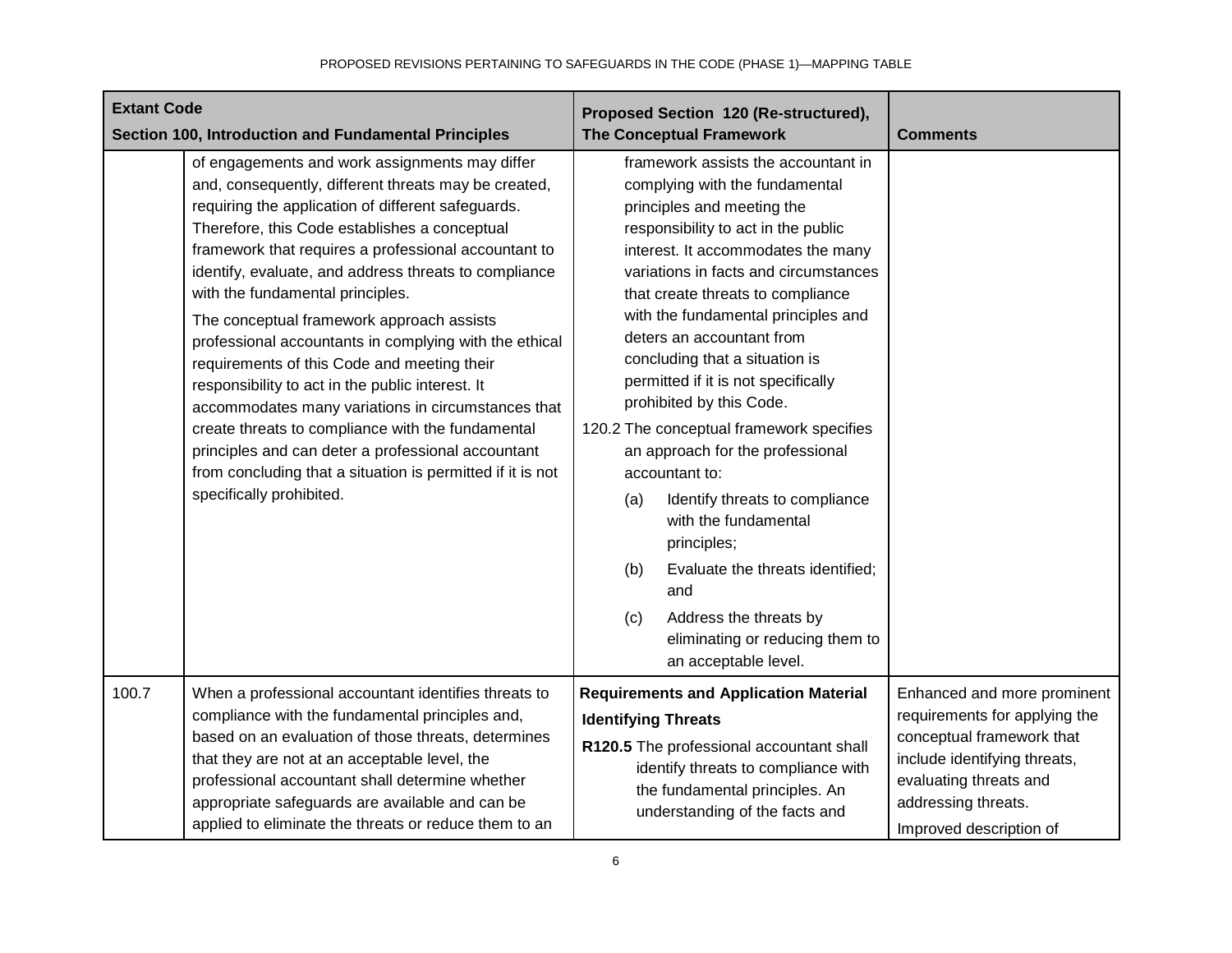| <b>Extant Code</b><br>Section 100, Introduction and Fundamental Principles                                                                                                                                                                                                                                                                                                                                                                                                                                                                 | Proposed Section 120 (Re-structured),<br><b>The Conceptual Framework</b>                                                                                                                                                                                                                                                                                                                                                                                                                                                                                                                                                                                                                                                                                                                                                                                                                                                               | <b>Comments</b>                         |
|--------------------------------------------------------------------------------------------------------------------------------------------------------------------------------------------------------------------------------------------------------------------------------------------------------------------------------------------------------------------------------------------------------------------------------------------------------------------------------------------------------------------------------------------|----------------------------------------------------------------------------------------------------------------------------------------------------------------------------------------------------------------------------------------------------------------------------------------------------------------------------------------------------------------------------------------------------------------------------------------------------------------------------------------------------------------------------------------------------------------------------------------------------------------------------------------------------------------------------------------------------------------------------------------------------------------------------------------------------------------------------------------------------------------------------------------------------------------------------------------|-----------------------------------------|
| acceptable level. In making that determination, the<br>professional accountant shall exercise professional<br>judgment and take into account whether a reasonable<br>and informed third party, weighing all the specific<br>facts and circumstances available to the professional<br>accountant at the time, would be likely to conclude<br>that the threats would be eliminated or reduced to an<br>acceptable level by the application of the safeguards,<br>such that compliance with the fundamental principles<br>is not compromised. | circumstances, including<br>professional activities, interests<br>and relationships, that might<br>compromise compliance with the<br>fundamental principles is a<br>prerequisite to the accountant's<br>identification of threats to such<br>compliance.<br><b>Evaluating Threats</b><br>R120.6<br>When the professional<br>accountant identifies a threat,<br>the accountant shall evaluate<br>whether such a threat is at an<br>acceptable level.<br><b>Addressing Threats</b><br>R120.7<br>If the professional accountant<br>determines that the identified<br>threats to compliance with the<br>fundamental principles are not<br>at an acceptable level, the<br>accountant shall address the<br>threats by eliminating or<br>reducing them to an<br>acceptable level. The<br>accountant shall do so by:<br>Eliminating the<br>(a)<br>circumstances, including<br>interests or<br>relationships, that are<br>creating the threats; | reasonable and informed third<br>party. |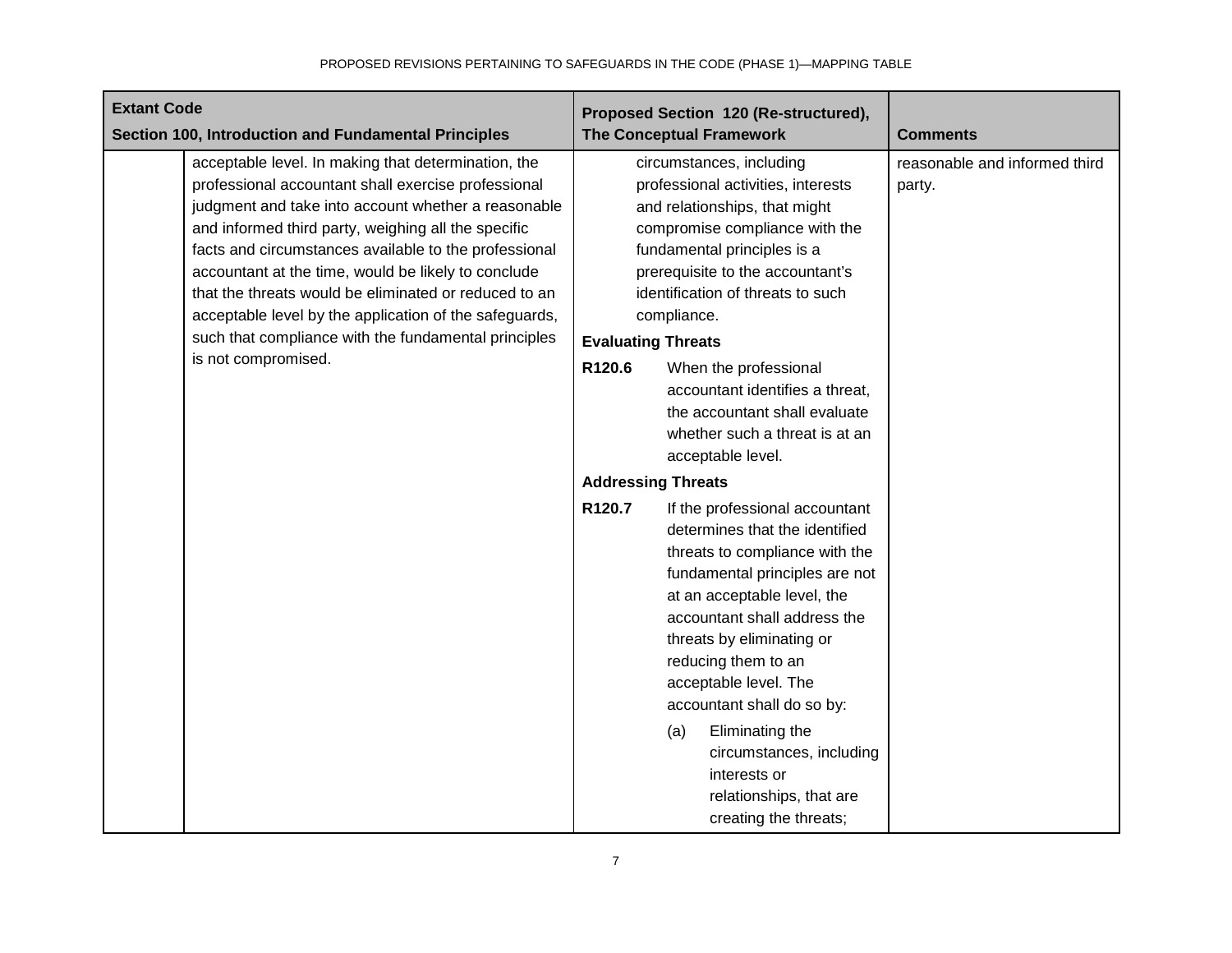| <b>Extant Code</b>                                   | Proposed Section 120 (Re-structured),                                                                                                                                                                                                                                                                                                                                                                                                                                                                                                                                                                   |                 |
|------------------------------------------------------|---------------------------------------------------------------------------------------------------------------------------------------------------------------------------------------------------------------------------------------------------------------------------------------------------------------------------------------------------------------------------------------------------------------------------------------------------------------------------------------------------------------------------------------------------------------------------------------------------------|-----------------|
| Section 100, Introduction and Fundamental Principles | <b>The Conceptual Framework</b>                                                                                                                                                                                                                                                                                                                                                                                                                                                                                                                                                                         | <b>Comments</b> |
|                                                      | Applying safeguards,<br>(b)<br>where available and<br>capable of being<br>applied; or                                                                                                                                                                                                                                                                                                                                                                                                                                                                                                                   |                 |
|                                                      | Declining or<br>(c)<br>discontinuing the<br>specific professional<br>activity or service<br>involved.                                                                                                                                                                                                                                                                                                                                                                                                                                                                                                   |                 |
|                                                      | <b>Reasonable and Informed Third Party</b>                                                                                                                                                                                                                                                                                                                                                                                                                                                                                                                                                              |                 |
|                                                      | 120.4 A1<br>The concept of a reasonable<br>and informed third party is a<br>test which involves an<br>evaluation by a hypothetical<br>person. Such a person<br>possesses skills, knowledge<br>and experience to objectively<br>evaluate the appropriateness<br>of the professional<br>accountant's judgments and<br>conclusions. This evaluation<br>entails weighing all the<br>relevant facts and<br>circumstances that the<br>accountant knows, or could<br>reasonably be expected to<br>know, at the time that the<br>evaluation is made to<br>determine whether the<br>accountant complies with the |                 |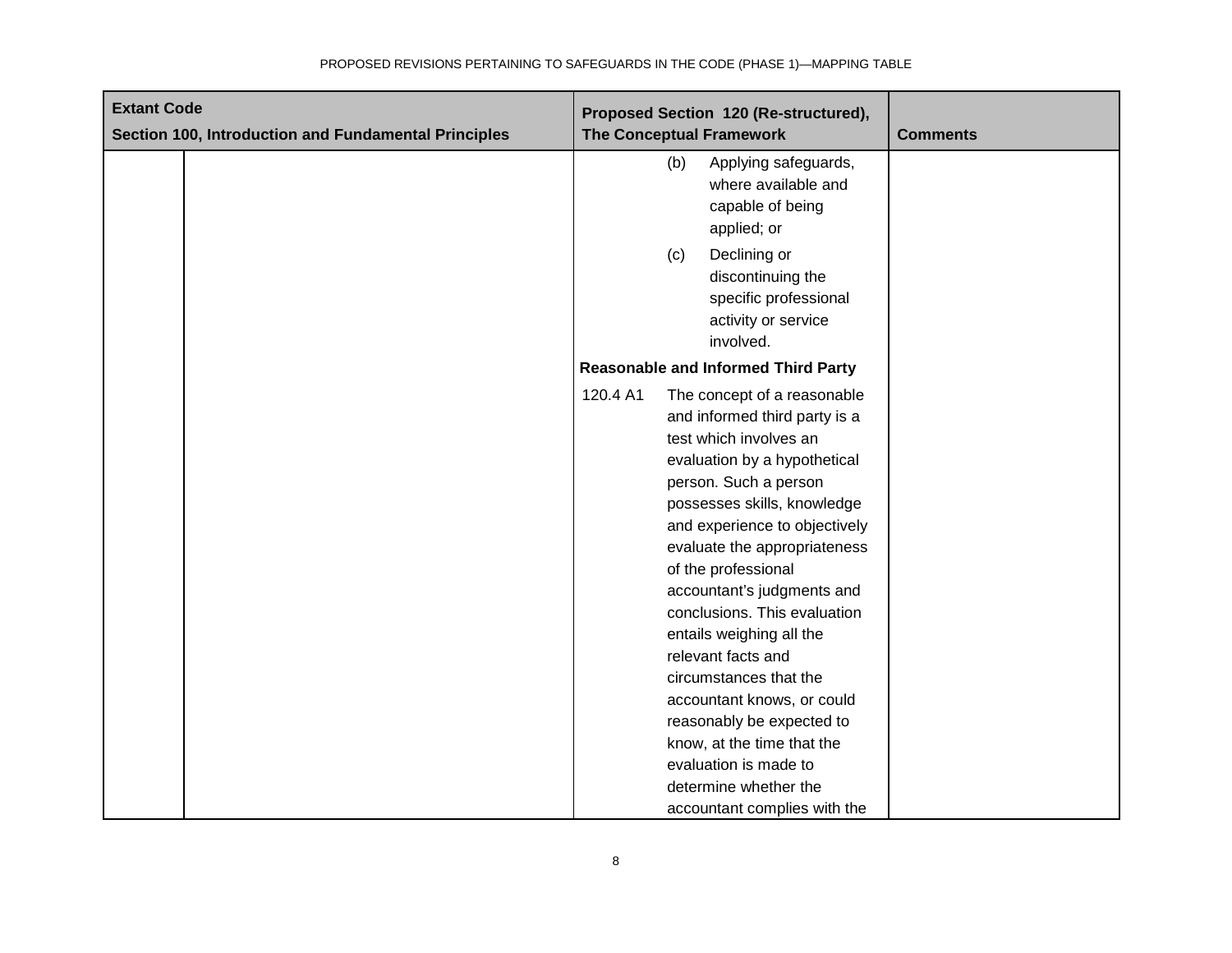| <b>Extant Code</b><br>Section 100, Introduction and Fundamental Principles |                                                                                                                                                                                                                                                                                                      | Proposed Section 120 (Re-structured),<br><b>The Conceptual Framework</b> |                                                                                                                                                                                                                                                                                                                                                      | <b>Comments</b>                                                                                                                                                                                   |
|----------------------------------------------------------------------------|------------------------------------------------------------------------------------------------------------------------------------------------------------------------------------------------------------------------------------------------------------------------------------------------------|--------------------------------------------------------------------------|------------------------------------------------------------------------------------------------------------------------------------------------------------------------------------------------------------------------------------------------------------------------------------------------------------------------------------------------------|---------------------------------------------------------------------------------------------------------------------------------------------------------------------------------------------------|
|                                                                            |                                                                                                                                                                                                                                                                                                      |                                                                          | fundamental principles.                                                                                                                                                                                                                                                                                                                              |                                                                                                                                                                                                   |
| 100.8                                                                      | A professional accountant shall evaluate any threats<br>to compliance with the fundamental principles when<br>the professional accountant knows, or could<br>reasonably be expected to know, of circumstances or<br>relationships that may compromise compliance with<br>the fundamental principles. | <b>Evaluating Threats</b><br>R120.6<br>120.6 A1                          | When the professional<br>accountant identifies a threat,<br>the accountant shall evaluate<br>whether such a threat is at an<br>acceptable level.<br>An acceptable level is a level<br>at which a reasonable and<br>informed third party would<br>likely conclude that the<br>professional accountant<br>complies with the fundamental<br>principles. | Enhanced application material<br>for evaluating threats that<br>include:<br>A new definition of<br>acceptable level; and<br>The revised description of<br>reasonable and informed<br>third party. |
|                                                                            |                                                                                                                                                                                                                                                                                                      | 120.6 A3                                                                 | The existence of conditions,<br>policies and procedures<br>discussed in paragraph<br>120.5A4 above might impact<br>the professional accountant's                                                                                                                                                                                                     |                                                                                                                                                                                                   |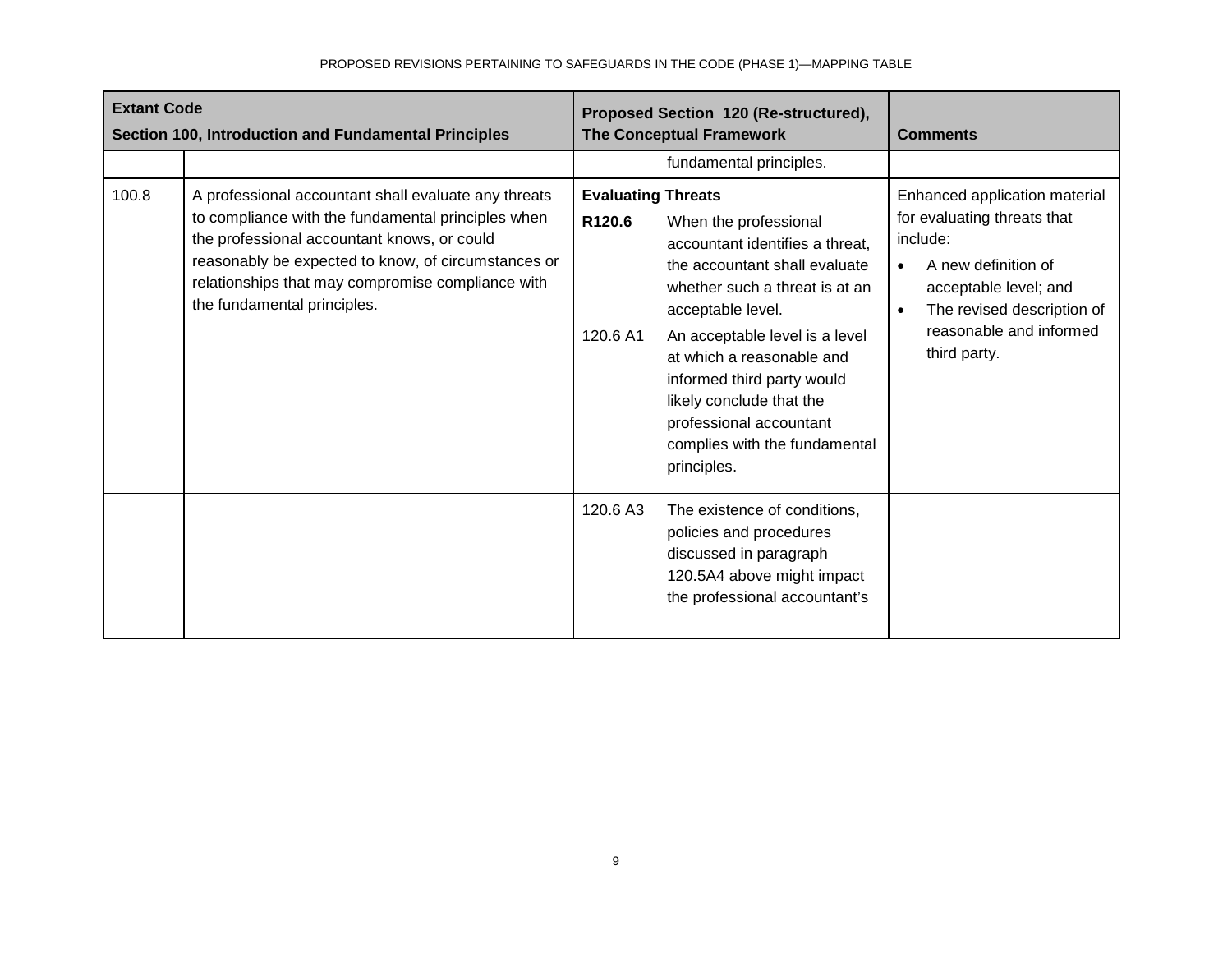| <b>Extant Code</b><br>Section 100, Introduction and Fundamental Principles |                                                                                                                                                                 | Proposed Section 120 (Re-structured),<br><b>The Conceptual Framework</b>                                                                                                                                                                                                                                                                                                                   | <b>Comments</b>                                                                           |
|----------------------------------------------------------------------------|-----------------------------------------------------------------------------------------------------------------------------------------------------------------|--------------------------------------------------------------------------------------------------------------------------------------------------------------------------------------------------------------------------------------------------------------------------------------------------------------------------------------------------------------------------------------------|-------------------------------------------------------------------------------------------|
|                                                                            |                                                                                                                                                                 | evaluation of threats to<br>compliance with the<br>fundamental principles.                                                                                                                                                                                                                                                                                                                 |                                                                                           |
|                                                                            |                                                                                                                                                                 | <b>Reasonable and Informed Third Party</b>                                                                                                                                                                                                                                                                                                                                                 |                                                                                           |
|                                                                            |                                                                                                                                                                 | The reasonable and informed<br>120.4 A1<br>third party is a concept which<br>involves a hypothetical person.<br>Such person possesses skills,<br>knowledge and experience to<br>objectively evaluate the<br>appropriateness of the<br>professional accountant's<br>judgements and conclusions.<br>This evaluation entails<br>weighing all the relevant facts<br>and circumstances that the |                                                                                           |
|                                                                            |                                                                                                                                                                 | professional accountant knows, or could<br>reasonably be expected to<br>know, at the time that the<br>evaluation is made, to<br>determine whether the<br>professional accountant has<br>complied with the fundamental<br>principles.                                                                                                                                                       |                                                                                           |
| 100.9                                                                      | A professional accountant shall take qualitative as<br>well as quantitative factors into account when<br>evaluating the significance of a threat. When applying | <b>Evaluating Threats</b><br>The existence of qualitative as<br>120.6 A2<br>well as quantitative factors is                                                                                                                                                                                                                                                                                | The first sentence of extant<br>100.9 is a requirement. This<br>requirement is covered by |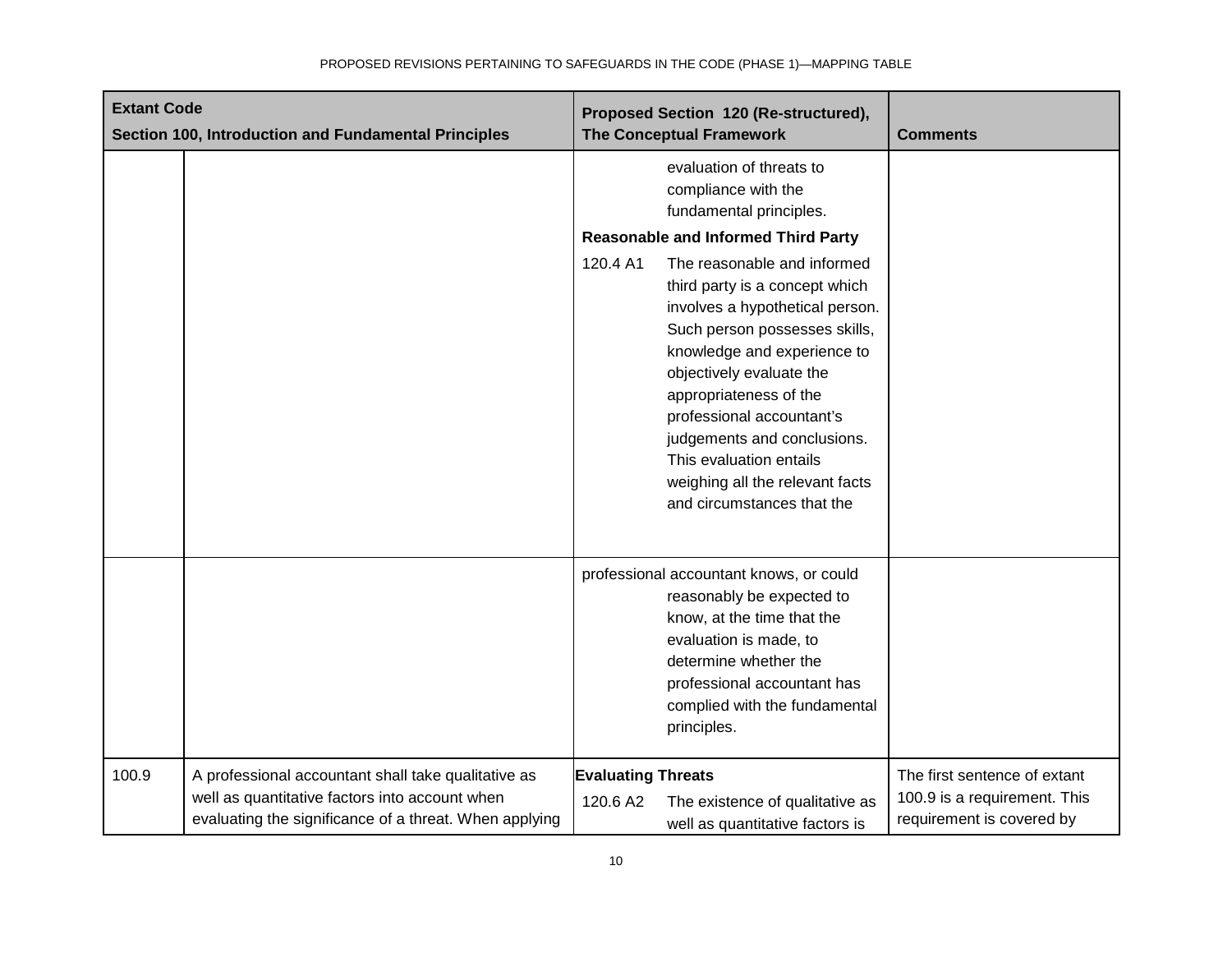| <b>Extant Code</b><br>Section 100, Introduction and Fundamental Principles                                                                                                                                                                                                                                                                                                                                                                                                                                                                                                                                                                           | Proposed Section 120 (Re-structured),<br><b>The Conceptual Framework</b>                                                                                                                                                                                                                                                                                                                                                                                                                                                                                                                                                                                                                                                                                                                                                        | <b>Comments</b>                                                                                                                                                                                                                                                                                                                                                              |
|------------------------------------------------------------------------------------------------------------------------------------------------------------------------------------------------------------------------------------------------------------------------------------------------------------------------------------------------------------------------------------------------------------------------------------------------------------------------------------------------------------------------------------------------------------------------------------------------------------------------------------------------------|---------------------------------------------------------------------------------------------------------------------------------------------------------------------------------------------------------------------------------------------------------------------------------------------------------------------------------------------------------------------------------------------------------------------------------------------------------------------------------------------------------------------------------------------------------------------------------------------------------------------------------------------------------------------------------------------------------------------------------------------------------------------------------------------------------------------------------|------------------------------------------------------------------------------------------------------------------------------------------------------------------------------------------------------------------------------------------------------------------------------------------------------------------------------------------------------------------------------|
| the conceptual framework, a professional accountant<br>may encounter situations in which threats cannot be<br>eliminated or reduced to an acceptable level, either<br>because the threat is too significant or because<br>appropriate safeguards are not available or cannot be<br>applied. In such situations, the professional<br>accountant shall decline or discontinue the specific<br>professional activity or service involved or, when<br>necessary, resign from the engagement (in the case<br>of a professional accountant in public practice) or the<br>employing organization (in the case of a professional<br>accountant in business). | relevant to the professional<br>accountant's evaluation of<br>threats, as is the combined<br>effect of multiple threats, if<br>applicable.<br><b>Addressing Threats</b><br>R120.7<br>If the professional accountant<br>determines that the identified<br>threats to compliance with the<br>fundamental principles are not<br>at an acceptable level, the<br>accountant shall address the<br>threats by eliminating or<br>reducing them to an<br>acceptable level. The<br>accountant shall do so by:<br>Eliminating the<br>(a)<br>circumstances, including<br>interests or<br>relationships, that are<br>creating the threats;<br>Applying safeguards,<br>(b)<br>where available and<br>capable of being<br>applied; or<br>Declining or<br>(c)<br>discontinuing the<br>specific professional<br>activity or service<br>involved. | R120.6 discussed in the row<br>above and in the application<br>material referenced here in<br>120.6 A2.<br>The Board's proposals retain<br>and builds on the rest of<br>paragraph 100.9 of the extant<br>Code to establish more robust<br>requirements and application<br>material for addressing<br>threats. This includes a new<br>description for the term<br>safeguards. |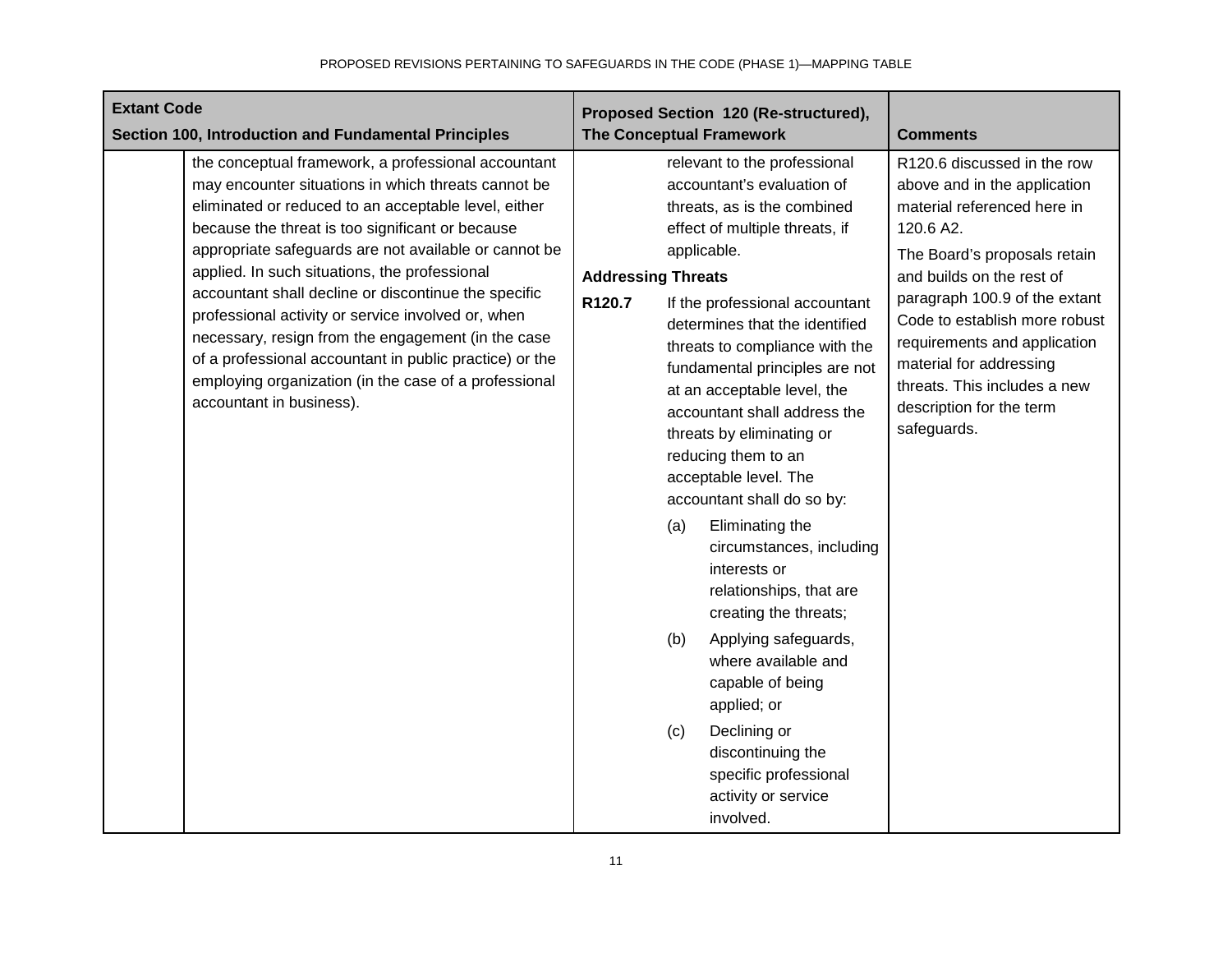| <b>Extant Code</b><br>Section 100, Introduction and Fundamental Principles | Proposed Section 120 (Re-structured),<br><b>The Conceptual Framework</b>                                                                                                                                                                                                          | <b>Comments</b> |
|----------------------------------------------------------------------------|-----------------------------------------------------------------------------------------------------------------------------------------------------------------------------------------------------------------------------------------------------------------------------------|-----------------|
|                                                                            | 120.7 A1<br>There are some situations<br>where the threat created<br>would be so significant that no<br>safeguards could reduce the<br>threat to an acceptable level.<br>International Independence<br>Standards C1 and C2 of the<br>Code provide examples of<br>such situations. |                 |
|                                                                            | Safeguards                                                                                                                                                                                                                                                                        |                 |
|                                                                            | 120.7 A2<br>Safeguards are actions,<br>individually or in combination,<br>that the professional<br>accountant takes that<br>effectively eliminate threats to<br>compliance with the<br>fundamental principles or<br>reduce them to an acceptable<br>level.                        |                 |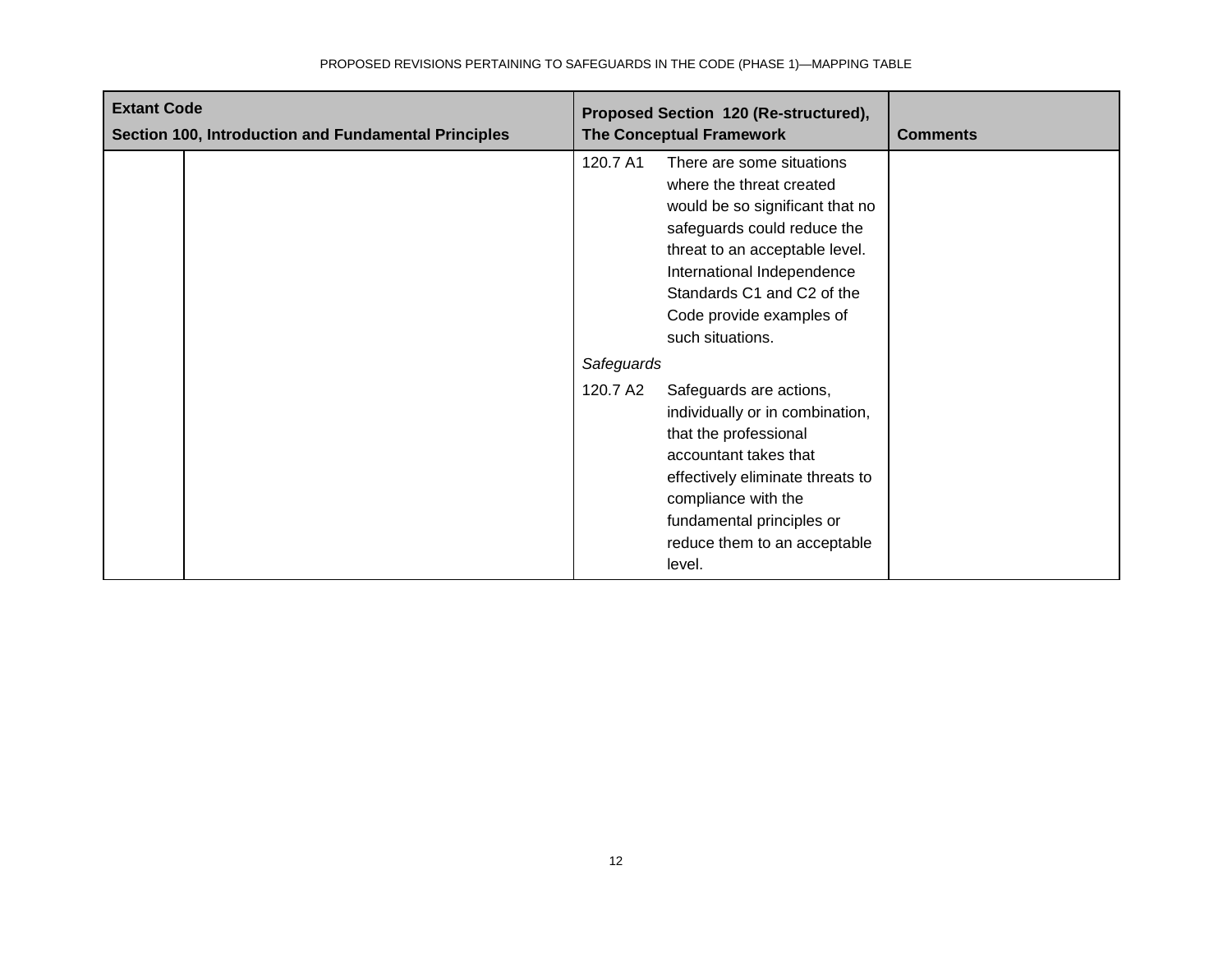| <b>Extant Code</b> | Section 100, Introduction and Fundamental Principles                                                                                                                                                                                                                                                                                                                                                                                                                                                                                                                                                                                                                                                                                                                                                                              | Proposed Section 120 (Re-structured),<br><b>The Conceptual Framework</b>                                                                                                                                                               | <b>Comments</b>                                                                                                                                                                                       |
|--------------------|-----------------------------------------------------------------------------------------------------------------------------------------------------------------------------------------------------------------------------------------------------------------------------------------------------------------------------------------------------------------------------------------------------------------------------------------------------------------------------------------------------------------------------------------------------------------------------------------------------------------------------------------------------------------------------------------------------------------------------------------------------------------------------------------------------------------------------------|----------------------------------------------------------------------------------------------------------------------------------------------------------------------------------------------------------------------------------------|-------------------------------------------------------------------------------------------------------------------------------------------------------------------------------------------------------|
| 100.10             | Sections 290 and 291 contain provisions with which a<br>professional accountant shall comply if the<br>professional accountant identifies a breach of an<br>independence provision of the Code. If a professional<br>accountant identifies a breach of any other provision<br>of this Code, the professional accountant shall<br>evaluate the significance of the breach and its impact<br>on the accountant's ability to comply with the<br>fundamental principles. The accountant shall take<br>whatever actions that may be available, as soon as<br>possible, to satisfactorily address the consequences<br>of the breach. The accountant shall determine<br>whether to report the breach, for example, to those<br>who may have been affected by the breach, a<br>member body, relevant regulator or oversight<br>authority. |                                                                                                                                                                                                                                        | This paragraph is dealt with by<br>the Structure project and has<br>not been impacted by the<br>Board's Safeguards project.                                                                           |
| 100.11             | When a professional accountant encounters unusual<br>circumstances in which the application of a specific<br>requirement of the Code would result in a<br>disproportionate outcome or an outcome that may not<br>be in the public interest, it is recommended that the<br>professional accountant consult with a member body<br>or the relevant regulator.                                                                                                                                                                                                                                                                                                                                                                                                                                                                        |                                                                                                                                                                                                                                        | This paragraph is dealt with by<br>the Structure project and has<br>not been impacted by the<br>Board's Safeguards project.                                                                           |
| 100.12             | <b>Threats and Safeguards</b><br>Threats may be created by a broad range of<br>relationships and circumstances. When a relationship<br>or circumstance creates a threat, such a threat could<br>compromise, or could be perceived to compromise, a<br>professional accountant's compliance with the<br>fundamental principles. A circumstance or relationship                                                                                                                                                                                                                                                                                                                                                                                                                                                                     | <b>Identifying Threats</b><br>120.5 A1<br>Threats might be created by a<br>broad range of facts and<br>circumstances. It is impossible<br>to define every situation that<br>creates threats. In addition,<br>the nature of engagements | For consistency, the term<br>"facts and circumstances" has<br>been used as an "umbrella"<br>term" to replace the terms<br>"facts and circumstances,"<br>"circumstances and<br>relationships," "facts, |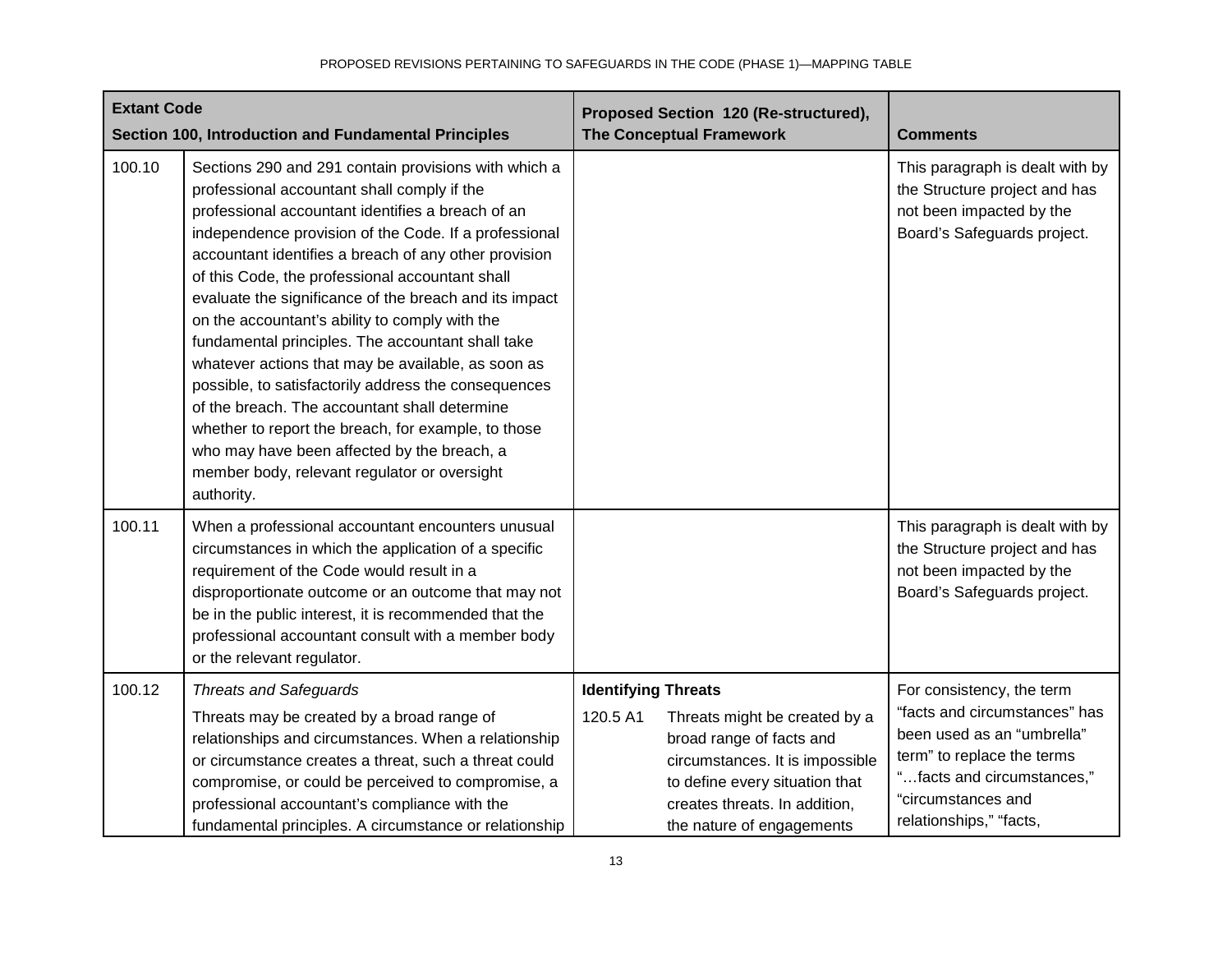| <b>Extant Code</b><br>Section 100, Introduction and Fundamental Principles                                                                                                                                                                                                                                                                                                                                                                                                  | Proposed Section 120 (Re-structured),<br><b>The Conceptual Framework</b>                                                                                                                                                                                        | <b>Comments</b>                                                                                  |
|-----------------------------------------------------------------------------------------------------------------------------------------------------------------------------------------------------------------------------------------------------------------------------------------------------------------------------------------------------------------------------------------------------------------------------------------------------------------------------|-----------------------------------------------------------------------------------------------------------------------------------------------------------------------------------------------------------------------------------------------------------------|--------------------------------------------------------------------------------------------------|
| may create more than one threat, and a threat may<br>affect compliance with more than one fundamental<br>principle. Threats fall into one or more of the following<br>categories:                                                                                                                                                                                                                                                                                           | and work assignments might<br>differ and, consequently,<br>different types of threats might<br>be created.                                                                                                                                                      | circumstances and<br>relationships," and "interests<br>and relationships" in the extant<br>Code. |
| Self-interest threat - the threat that a financial<br>(a)<br>or other interest will inappropriately influence<br>the professional accountant's judgment or<br>behavior;                                                                                                                                                                                                                                                                                                     | 120.5 A2<br>Threats to compliance with the<br>fundamental principles fall into<br>one or more of the following<br>categories:                                                                                                                                   |                                                                                                  |
| Self-review threat - the threat that a<br>(b)<br>professional accountant will not appropriately<br>evaluate the results of a previous judgment<br>made, or activity or service performed by the<br>professional accountant, or by another<br>individual within the professional accountant's<br>firm or employing organization, on which the<br>accountant will rely when forming a judgment<br>as part of performing a current activity or<br>providing a current service; | Self-interest threat - the<br>(a)<br>threat that a financial or<br>other interest will<br>inappropriately influence<br>the professional<br>accountant's judgment<br>or behavior;<br>Self-review threat - the<br>(b)<br>threat that a<br>professional accountant |                                                                                                  |
| Advocacy threat - the threat that a professional<br>(c)<br>accountant will promote a client's or employer's<br>position to the point that the professional<br>accountant's objectivity is compromised;                                                                                                                                                                                                                                                                      | will not appropriately<br>evaluate the results of a<br>previous judgment<br>made, or activity or                                                                                                                                                                |                                                                                                  |
| Familiarity threat $-$ the threat that due to a long<br>(d)<br>or close relationship with a client or employer, a<br>professional accountant will be too sympathetic<br>to their interests or too accepting of their work;<br>and                                                                                                                                                                                                                                           | service performed by<br>the accountant, or by<br>another individual within<br>the accountant's firm or<br>employing organization,                                                                                                                               |                                                                                                  |
| Intimidation threat - the threat that a<br>(e)<br>professional accountant will be deterred from<br>acting objectively because of actual or                                                                                                                                                                                                                                                                                                                                  | on which the accountant<br>will rely when forming a<br>judgment as part of                                                                                                                                                                                      |                                                                                                  |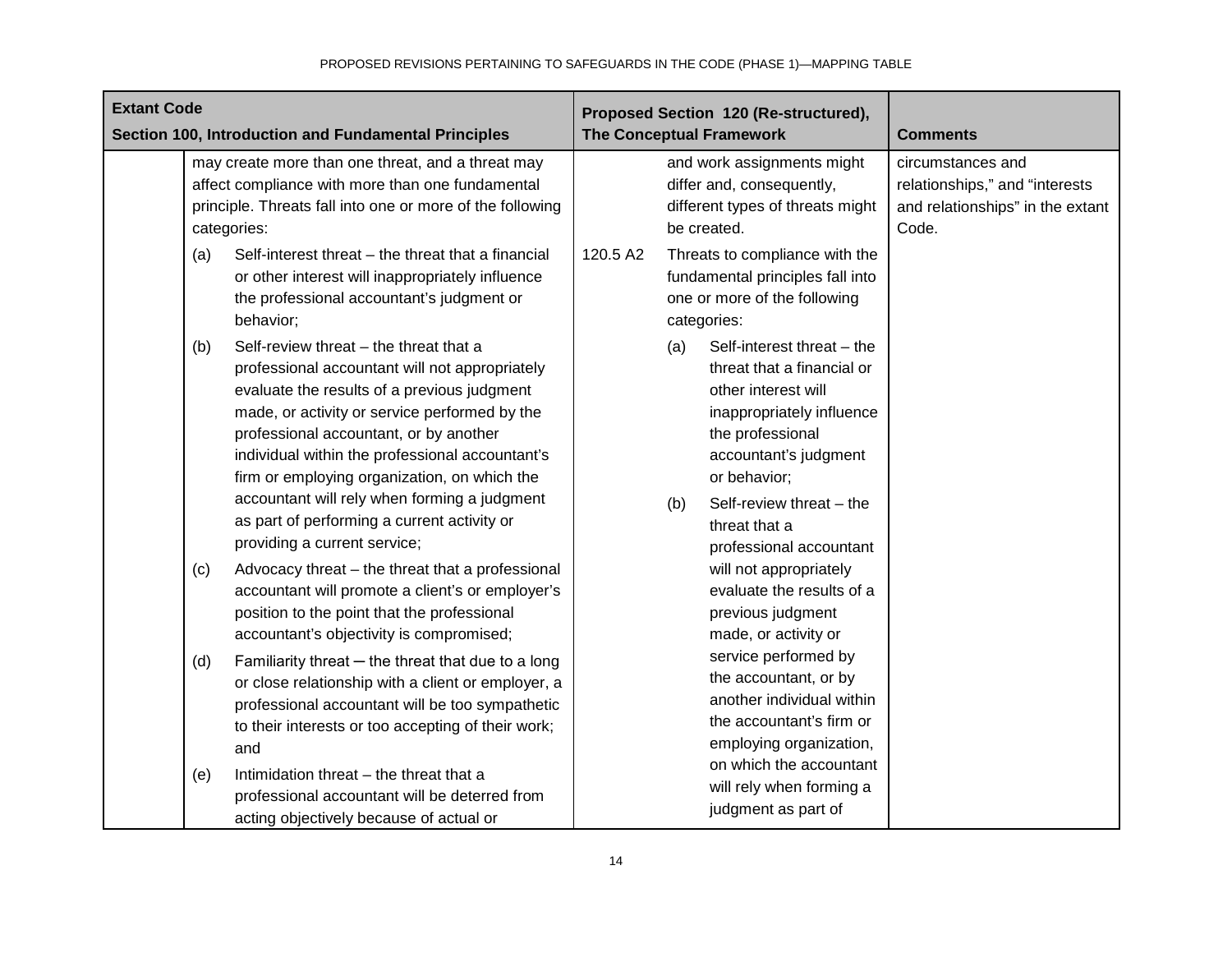| <b>Extant Code</b><br>Section 100, Introduction and Fundamental Principles                                                                                                                                                                                                                                            | Proposed Section 120 (Re-structured),<br><b>The Conceptual Framework</b>                                                                                                                                                                     | <b>Comments</b> |
|-----------------------------------------------------------------------------------------------------------------------------------------------------------------------------------------------------------------------------------------------------------------------------------------------------------------------|----------------------------------------------------------------------------------------------------------------------------------------------------------------------------------------------------------------------------------------------|-----------------|
| perceived pressures, including attempts to<br>exercise undue influence over the professional<br>accountant.                                                                                                                                                                                                           | performing a current<br>activity or providing a<br>current service;                                                                                                                                                                          |                 |
| Parts B and C of this Code explain how these<br>categories of threats may be created for professional<br>accountants in public practice and professional<br>accountants in business, respectively. Professional<br>accountants in public practice may also find Part C<br>relevant to their particular circumstances. | Advocacy threat - the<br>(c)<br>threat that a<br>professional accountant<br>will promote a client's or<br>employer's position to<br>the point that the<br>accountant's objectivity<br>is compromised;                                        |                 |
|                                                                                                                                                                                                                                                                                                                       | Familiarity threat - the<br>(d)<br>threat that due to a long<br>or close relationship with<br>a client or employer, a<br>professional accountant<br>will be too sympathetic<br>to their interests or too<br>accepting of their work;<br>and  |                 |
|                                                                                                                                                                                                                                                                                                                       | Intimidation threat - the<br>(e)<br>threat that a<br>professional accountant<br>will be deterred from<br>acting objectively<br>because of actual or<br>perceived pressures,<br>including attempts to<br>exercise undue<br>influence over the |                 |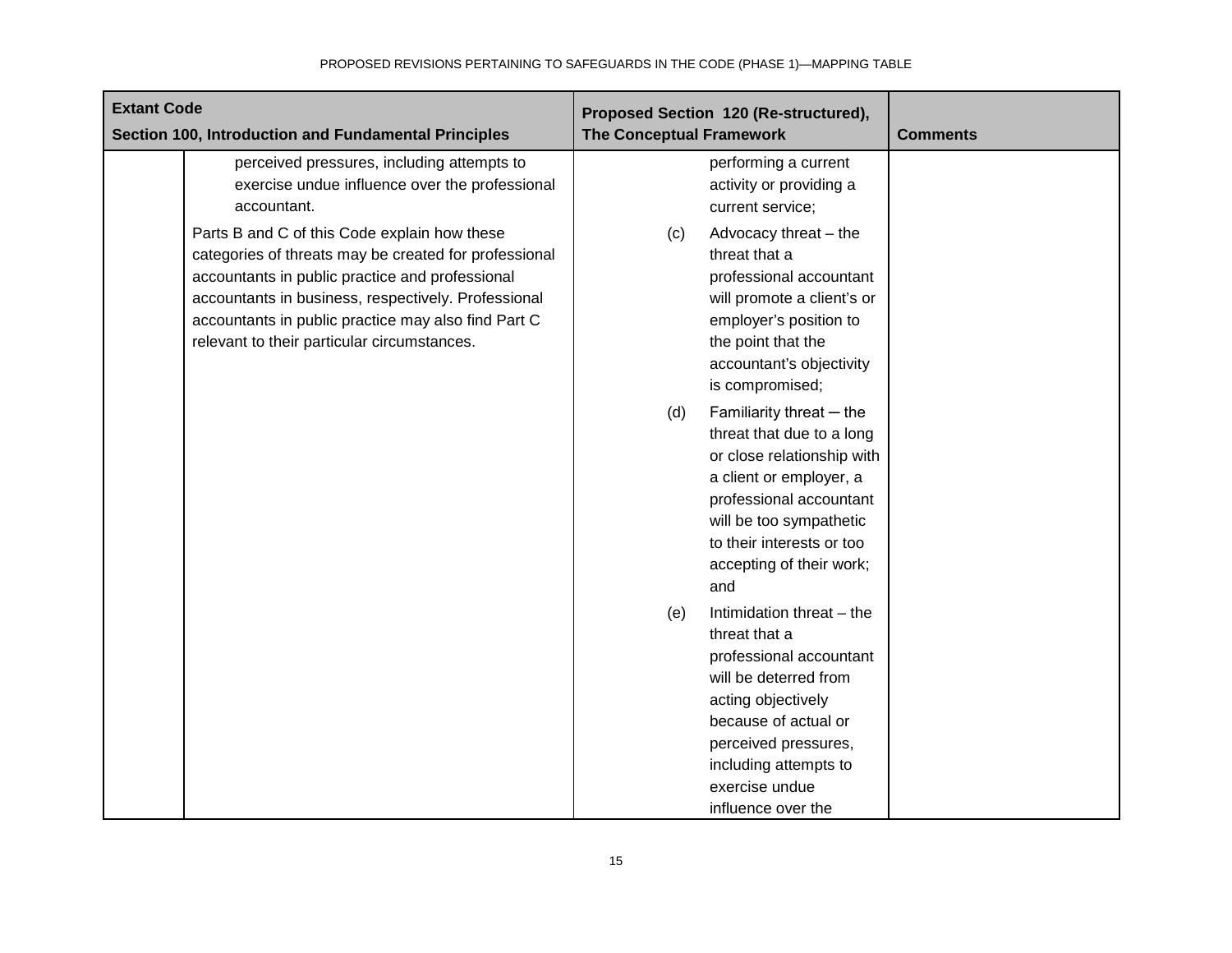| <b>Extant Code</b><br>Section 100, Introduction and Fundamental Principles |                                                                                                                                                                                                                                                                                                                                                                                                                                                                                              | Proposed Section 120 (Re-structured),<br><b>The Conceptual Framework</b>                                                                                                                                                                                                                                                                           | <b>Comments</b>                                                                                                                                                                                                                                                                                                   |
|----------------------------------------------------------------------------|----------------------------------------------------------------------------------------------------------------------------------------------------------------------------------------------------------------------------------------------------------------------------------------------------------------------------------------------------------------------------------------------------------------------------------------------------------------------------------------------|----------------------------------------------------------------------------------------------------------------------------------------------------------------------------------------------------------------------------------------------------------------------------------------------------------------------------------------------------|-------------------------------------------------------------------------------------------------------------------------------------------------------------------------------------------------------------------------------------------------------------------------------------------------------------------|
|                                                                            |                                                                                                                                                                                                                                                                                                                                                                                                                                                                                              | accountant.<br>120.5 A3<br>A circumstance might create<br>more than one threat, and a<br>threat might affect compliance<br>with more than one<br>fundamental principle.                                                                                                                                                                            |                                                                                                                                                                                                                                                                                                                   |
| 100.13                                                                     | Safeguards are actions or other measures that may<br>eliminate threats or reduce them to an acceptable<br>level. They fall into two broad categories:<br>Safeguards created by the profession,<br>(a)<br>legislation or regulation; and<br>Safeguards in the work environment.<br>(b)                                                                                                                                                                                                        | <b>Addressing Threats</b><br>Safeguards<br>120.7 A2<br>Safeguards are actions,<br>individually or in combination,<br>that the professional<br>accountant takes that<br>effectively eliminate threats to<br>compliance with the<br>fundamental principles or<br>reduce them to an acceptable<br>level.                                              | Enhanced description of<br>safeguards.                                                                                                                                                                                                                                                                            |
| 100.14                                                                     | Safeguards created by the profession, legislation or<br>regulation include:<br>Educational, training and experience<br>$\bullet$<br>requirements for entry into the profession<br>Continuing professional development<br>$\bullet$<br>requirements<br>Corporate governance regulations<br>$\bullet$<br>Professional standards<br>$\bullet$<br>Professional or regulatory monitoring and<br>$\bullet$<br>disciplinary procedures<br>External review by a legally empowered third<br>$\bullet$ | <b>Identifying Threats</b><br>120.5A4<br>Certain conditions, policies<br>and procedures established by<br>the profession, legislation,<br>regulation, the firm or the<br>employing organization can<br>affect the likelihood of the<br>professional accountant's<br>identification of threats to<br>compliance with the<br>fundamental principles. | Re-characterization of<br>(a)<br>Safeguards created by<br>the profession,<br>legislation or regulation;<br>and<br>(b)<br>Safeguards in the work<br>environment<br>as matters that might impact<br>the professional accountant's<br>identification of threats to<br>compliance with the<br>fundamental principles. |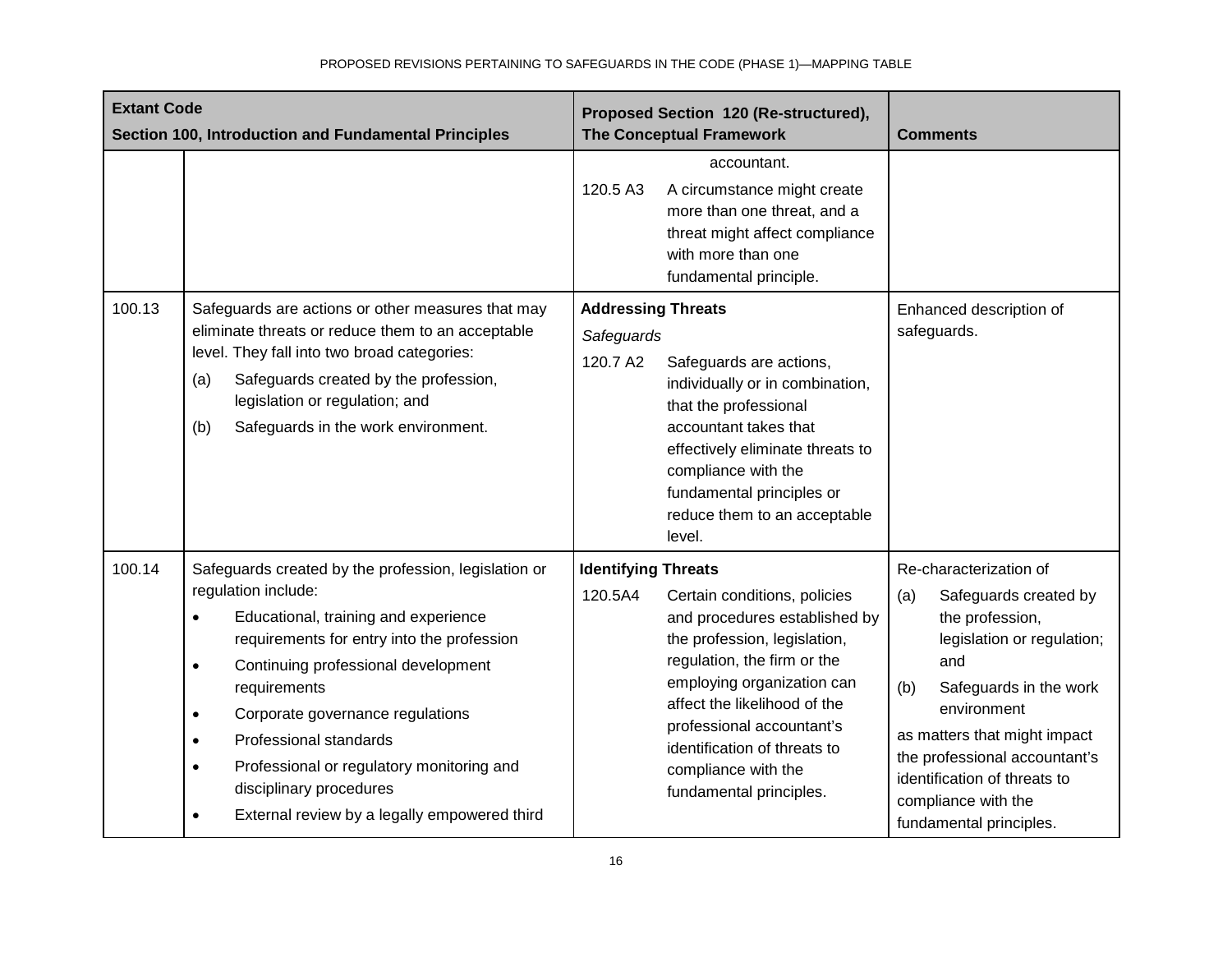| <b>Extant Code</b><br>Section 100, Introduction and Fundamental Principles |                                                                                                                                                                                                                                                                                                                                                                                                                                                                                                              | Proposed Section 120 (Re-structured),<br><b>The Conceptual Framework</b>                                                                                                     | <b>Comments</b>                                    |
|----------------------------------------------------------------------------|--------------------------------------------------------------------------------------------------------------------------------------------------------------------------------------------------------------------------------------------------------------------------------------------------------------------------------------------------------------------------------------------------------------------------------------------------------------------------------------------------------------|------------------------------------------------------------------------------------------------------------------------------------------------------------------------------|----------------------------------------------------|
|                                                                            | party of the reports, returns, communications or<br>$\bullet$<br>information produced by a professional<br>accountant                                                                                                                                                                                                                                                                                                                                                                                        | Examples of such conditions, policies and<br>procedures include:<br>Corporate governance<br>requirements.<br>Educational, training<br>and experience<br>requirements for the | by proposed paragraph 300.1.<br>See table B.       |
| 100.15                                                                     | Parts B and C of this Code discuss safeguards in the<br>work environment for professional accountants in<br>public practice and professional accountants in<br>business, respectively.                                                                                                                                                                                                                                                                                                                       | profession.<br>Effective complaint<br>systems.<br>An explicitly stated duty                                                                                                  | Paragraph 100.15 is<br>subsumed                    |
| 100.16                                                                     | Certain safeguards may increase the likelihood of<br>identifying or deterring unethical behavior. Such<br>safeguards, which may be created by the accounting<br>profession, legislation, regulation, or an employing<br>organization, include:<br>Effective, well-publicized complaint systems<br>operated by the employing organization, the<br>profession or a regulator, which enable<br>colleagues, employers and members of the<br>public to draw attention to unprofessional or<br>unethical behavior. | to report breaches of<br>ethical requirements.<br>Professional or regulatory<br>monitoring and disciplinary<br>procedures.                                                   |                                                    |
|                                                                            |                                                                                                                                                                                                                                                                                                                                                                                                                                                                                                              |                                                                                                                                                                              |                                                    |
|                                                                            | An explicitly stated duty to report breaches of<br>$\bullet$<br>ethical requirements                                                                                                                                                                                                                                                                                                                                                                                                                         |                                                                                                                                                                              |                                                    |
|                                                                            |                                                                                                                                                                                                                                                                                                                                                                                                                                                                                                              | <b>Re-evaluating Threats</b>                                                                                                                                                 | New requirement and                                |
|                                                                            |                                                                                                                                                                                                                                                                                                                                                                                                                                                                                                              | R120.8<br>If the professional accountant<br>becomes aware of new<br>information or changes in facts<br>and circumstances that might                                          | application material for re-<br>evaluating threats |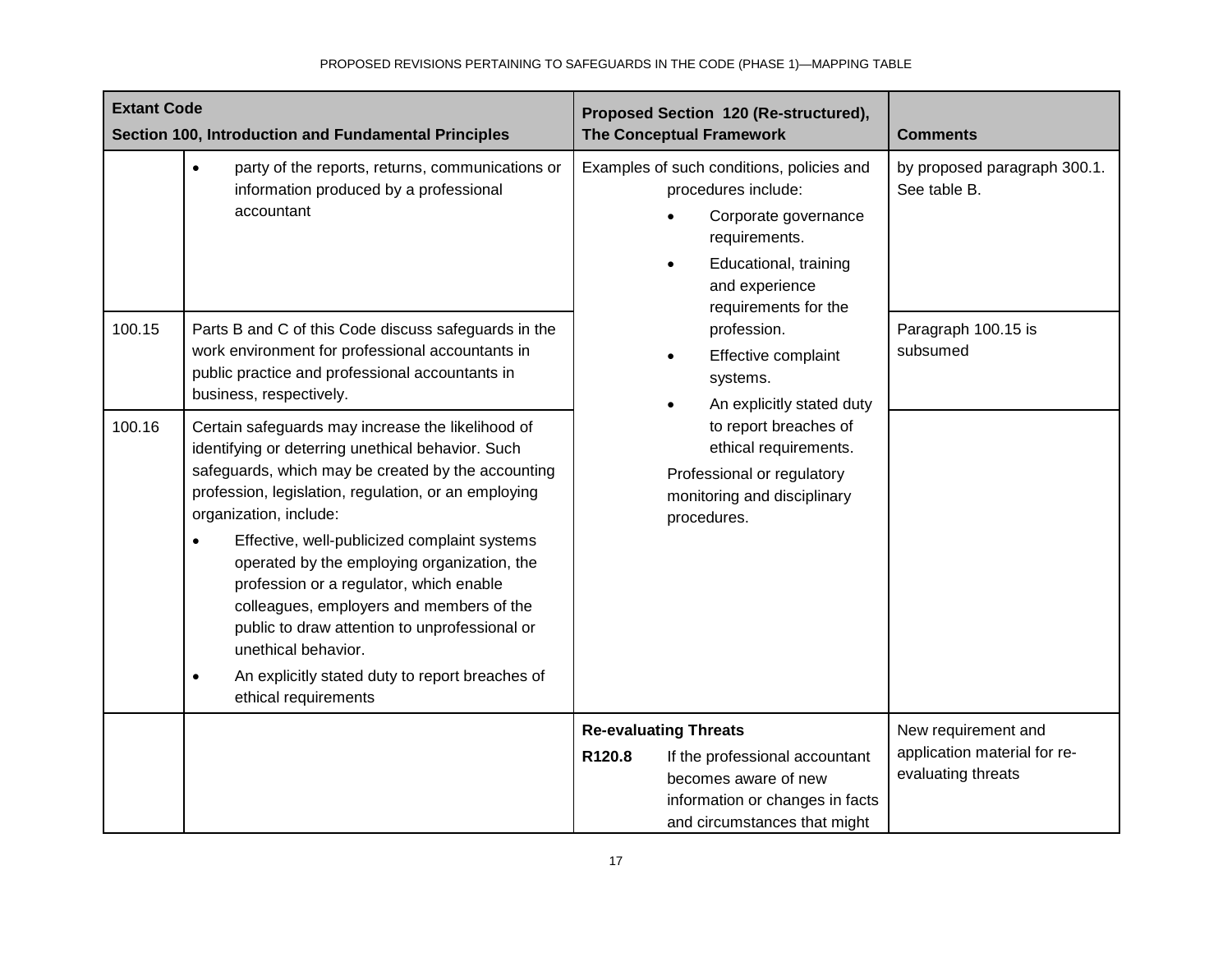| <b>Extant Code</b>                                   | Proposed Section 120 (Re-structured),                                                                                                                                                                                                          |                 |
|------------------------------------------------------|------------------------------------------------------------------------------------------------------------------------------------------------------------------------------------------------------------------------------------------------|-----------------|
| Section 100, Introduction and Fundamental Principles | <b>The Conceptual Framework</b>                                                                                                                                                                                                                | <b>Comments</b> |
|                                                      | impact whether a threat has<br>been eliminated or reduced to<br>an acceptable level, the<br>accountant shall re-evaluate<br>and address that threat<br>accordingly.                                                                            |                 |
|                                                      | 120.8 A1 Remaining alert throughout the<br>professional activity or service<br>assists the professional<br>accountant in determining<br>whether new information has<br>emerged or changes in facts<br>and circumstances have<br>occurred that: |                 |
|                                                      | Impact the level of a<br>(a)<br>threat; or                                                                                                                                                                                                     |                 |
|                                                      | (b)<br>Affect the professional<br>accountant's<br>conclusions about<br>whether safeguards<br>applied continue to be<br>appropriate to address<br>identified threats.                                                                           |                 |
|                                                      | 120.8 A2<br>If the professional accountant<br>identifies a new threat, the<br>application of the conceptual<br>framework requires that the<br>accountant evaluate and<br>address this new threat as set<br>out in paragraphs R120.5-           |                 |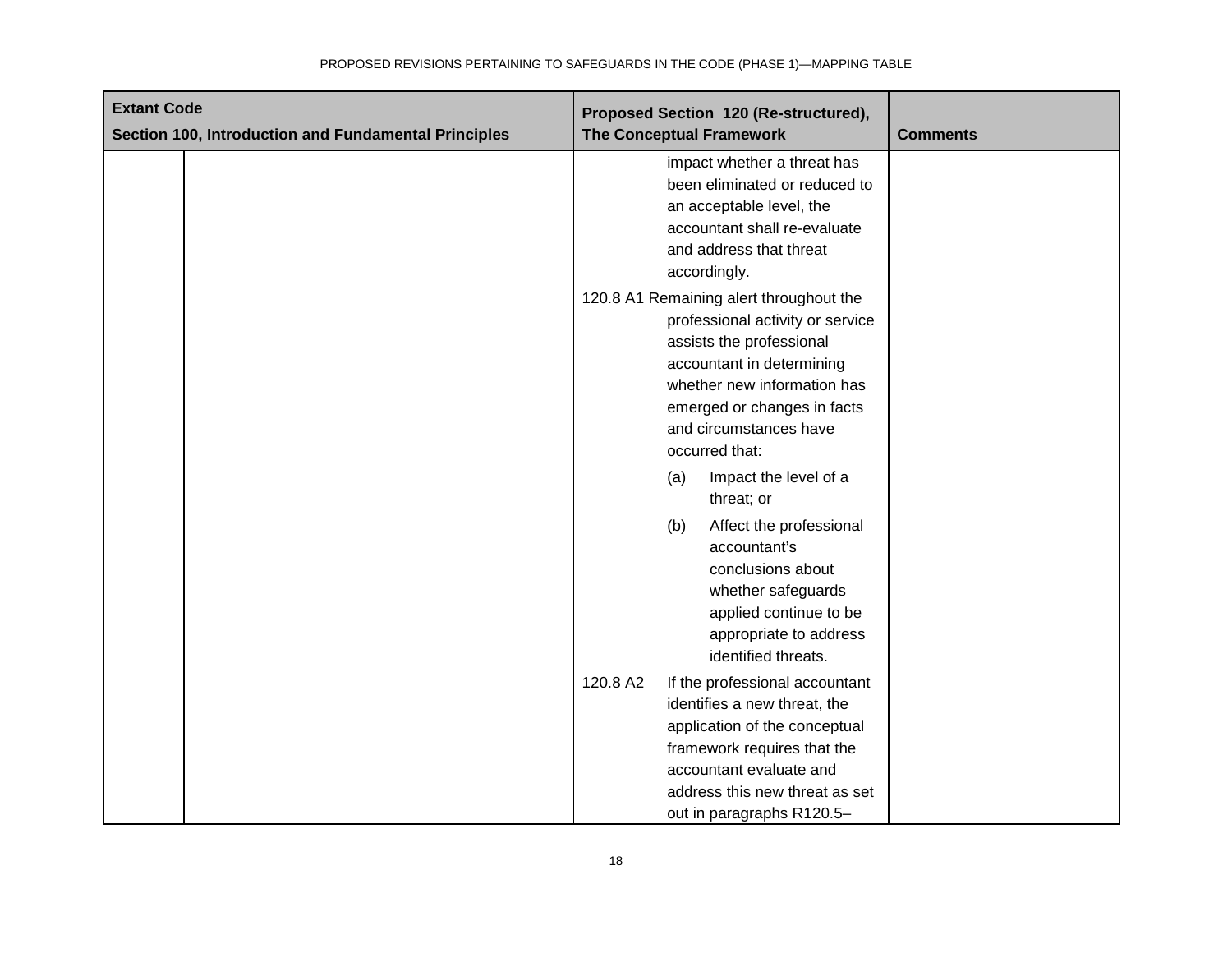| <b>Extant Code</b><br>Section 100, Introduction and Fundamental Principles |                                                                                                                                             | Proposed Section 120 (Re-structured),<br><b>The Conceptual Framework</b> |                                                                                                                                                                                                                                                                                                                                                                                                                                       | <b>Comments</b>             |
|----------------------------------------------------------------------------|---------------------------------------------------------------------------------------------------------------------------------------------|--------------------------------------------------------------------------|---------------------------------------------------------------------------------------------------------------------------------------------------------------------------------------------------------------------------------------------------------------------------------------------------------------------------------------------------------------------------------------------------------------------------------------|-----------------------------|
|                                                                            |                                                                                                                                             |                                                                          | R <sub>120.8</sub> above.                                                                                                                                                                                                                                                                                                                                                                                                             |                             |
|                                                                            |                                                                                                                                             | R <sub>120.9</sub>                                                       | <b>Overall Assessment</b><br>The professional accountant<br>shall review judgments made<br>and overall conclusions<br>reached to determine that<br>threats to compliance with the<br>fundamental principles are<br>eliminated or reduced to an<br>acceptable level, and that no<br>further action is needed. The<br>reasonable and informed third<br>party test described in<br>paragraph 120.4 A1 is relevant<br>to this assessment. | New "step-back" requirement |
|                                                                            | Extant paragraphs 100.17–100.25 that deal with Conflicts of Interest and Communicating with Those Charged With Governance are dealt with by |                                                                          |                                                                                                                                                                                                                                                                                                                                                                                                                                       |                             |

*the Structure project***.**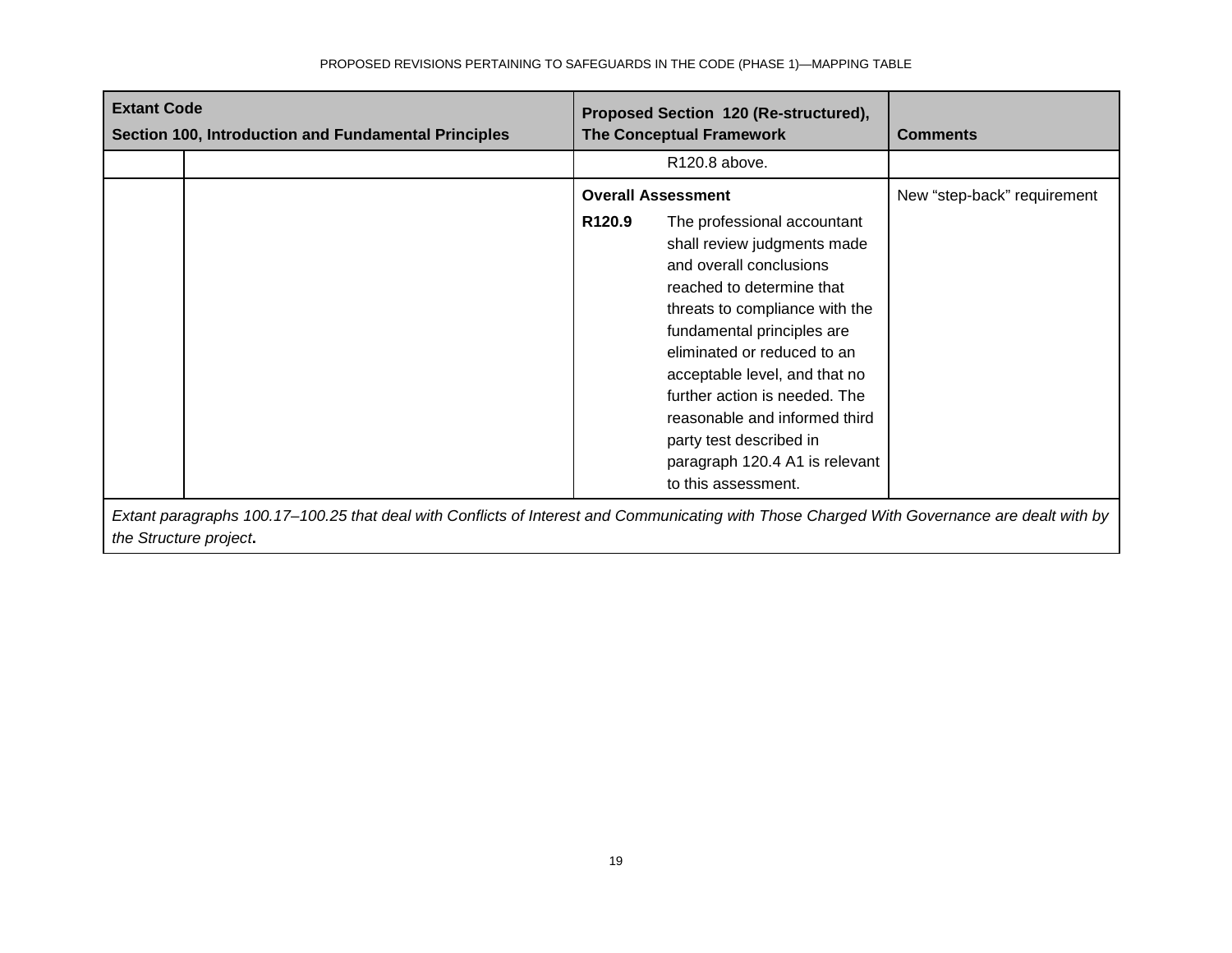## <span id="page-19-0"></span>**B. Section 200 Compared to Proposed Section 300**

| <b>Extant Code</b><br>Section 200, Introduction |                                                                                                                                                                                                                                                                                                                                                                                                                                                                                                                                                              | Proposed Section 300, Application of the<br><b>Conceptual Framework by Professional</b><br><b>Accountants in Public Practice</b>                                                                                                                                                                                                                                                                                                                                                                                                                                                                  | <b>Comments</b> |
|-------------------------------------------------|--------------------------------------------------------------------------------------------------------------------------------------------------------------------------------------------------------------------------------------------------------------------------------------------------------------------------------------------------------------------------------------------------------------------------------------------------------------------------------------------------------------------------------------------------------------|---------------------------------------------------------------------------------------------------------------------------------------------------------------------------------------------------------------------------------------------------------------------------------------------------------------------------------------------------------------------------------------------------------------------------------------------------------------------------------------------------------------------------------------------------------------------------------------------------|-----------------|
| 200.1                                           | This Part of the Code describes how the conceptual<br>framework contained in Part A applies in certain<br>situations to professional accountants in public<br>practice. This Part does not describe all of the<br>circumstances and relationships that could be<br>encountered by a professional accountant in public<br>practice that create or may create threats to<br>compliance with the fundamental principles. Therefore,<br>the professional accountant in public practice is<br>encouraged to be alert for such circumstances and<br>relationships. | <b>Introduction</b><br>300.1 This Part of the Code describes<br>considerations for professional accountants<br>in public practice in the application of the<br>conceptual framework set out in Section<br>120. This Part does not describe all of the<br>facts and circumstances, including<br>professional services, interests and<br>relationships, that could be encountered by<br>accountants <sup>2</sup> that create or might create<br>threats to compliance with the fundamental<br>principles. Therefore, accountants are<br>encouraged to be alert for such facts and<br>circumstances. |                 |
|                                                 |                                                                                                                                                                                                                                                                                                                                                                                                                                                                                                                                                              | <b>Requirements and Application Material</b>                                                                                                                                                                                                                                                                                                                                                                                                                                                                                                                                                      |                 |
|                                                 |                                                                                                                                                                                                                                                                                                                                                                                                                                                                                                                                                              | R300.2<br>A professional accountant shall<br>comply with each of the fundamental<br>principles and apply the conceptual<br>framework set out in Section 120 to<br>eliminate threats to compliance with<br>those fundamental principles or to<br>reduce them to an acceptable level.                                                                                                                                                                                                                                                                                                               |                 |

<sup>&</sup>lt;sup>2</sup> In Part C and in C1 and C2, the term "professional accountant" refers to professional accountants in public practice and firms of professional accountants in practice.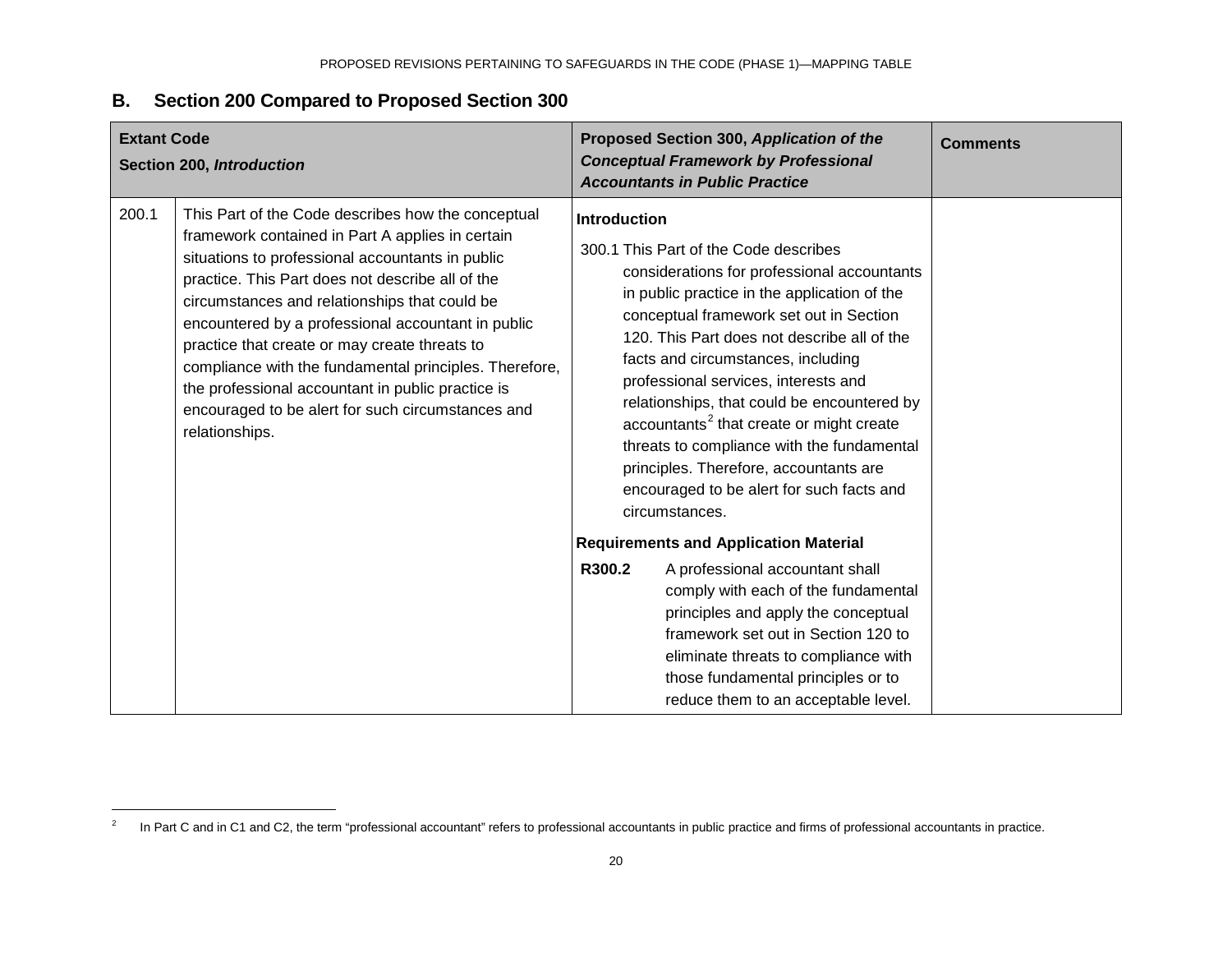| <b>Extant Code</b> | Section 200, Introduction                                                                                                                                                                                                                                                                                                                                                                                                                                                                                                                                                                                                                                                                                                                   | Proposed Section 300, Application of the<br><b>Conceptual Framework by Professional</b><br><b>Accountants in Public Practice</b>                                                                                                                                                                                                                                                                                                                                                                                                                                                                                   | <b>Comments</b>                                                                                                                |
|--------------------|---------------------------------------------------------------------------------------------------------------------------------------------------------------------------------------------------------------------------------------------------------------------------------------------------------------------------------------------------------------------------------------------------------------------------------------------------------------------------------------------------------------------------------------------------------------------------------------------------------------------------------------------------------------------------------------------------------------------------------------------|--------------------------------------------------------------------------------------------------------------------------------------------------------------------------------------------------------------------------------------------------------------------------------------------------------------------------------------------------------------------------------------------------------------------------------------------------------------------------------------------------------------------------------------------------------------------------------------------------------------------|--------------------------------------------------------------------------------------------------------------------------------|
| 200.2              | A professional accountant in public practice shall not<br>knowingly engage in any business, occupation, or<br>activity that impairs or might impair integrity, objectivity<br>or the good reputation of the profession and as a result<br>would be incompatible with the fundamental principles.                                                                                                                                                                                                                                                                                                                                                                                                                                            |                                                                                                                                                                                                                                                                                                                                                                                                                                                                                                                                                                                                                    | This paragraph is dealt<br>with by the Structure<br>project and has not been<br>impacted by the Board's<br>Safeguards project. |
| 200.3              | <b>Threats and Safeguards</b><br>Compliance with the fundamental principles may<br>potentially be threatened by a broad range of<br>circumstances and relationships. The nature and<br>significance of the threats may differ depending on<br>whether they arise in relation to the provision of<br>services to an audit client and whether the audit client<br>is a public interest entity, to an assurance client that is<br>not an audit client, or to a non-assurance client.<br>Threats fall into one or more of the following<br>categories:<br>Self-interest;<br>(a)<br>Self-review;<br>(b)<br>(c)<br>Advocacy;<br>(d)<br>Familiarity; and<br>Intimidation.<br>(e)<br>These threats are discussed further in Part A of this<br>Code. | <b>Identifying Threats</b><br>300.2 A1<br>Compliance with the fundamental<br>principles might be threatened by a<br>broad range of facts and<br>circumstances. The following are<br>categories of threats, and examples<br>of facts and circumstances that might<br>create those threats for a<br>professional accountant when<br>undertaking a professional activity or<br>providing a professional service:<br><b>Self-interest Threats</b><br>(a)<br>A professional<br>$\bullet$<br>accountant having a<br>direct financial interest in<br>a client.<br>A firm having undue<br>$\bullet$<br>dependence on total | Streamlined examples of<br>the types of threats.<br>These were included in<br>paragraphs 200.3-200.8<br>of the extant Code.    |
| 200.4              | Examples of circumstances that create self-interest<br>threats for a professional accountant in public practice<br>include:<br>A member of the assurance team having a direct                                                                                                                                                                                                                                                                                                                                                                                                                                                                                                                                                               | fees from a client or the<br>possibility of losing a<br>significant client.<br>A professional<br>accountant having a                                                                                                                                                                                                                                                                                                                                                                                                                                                                                               |                                                                                                                                |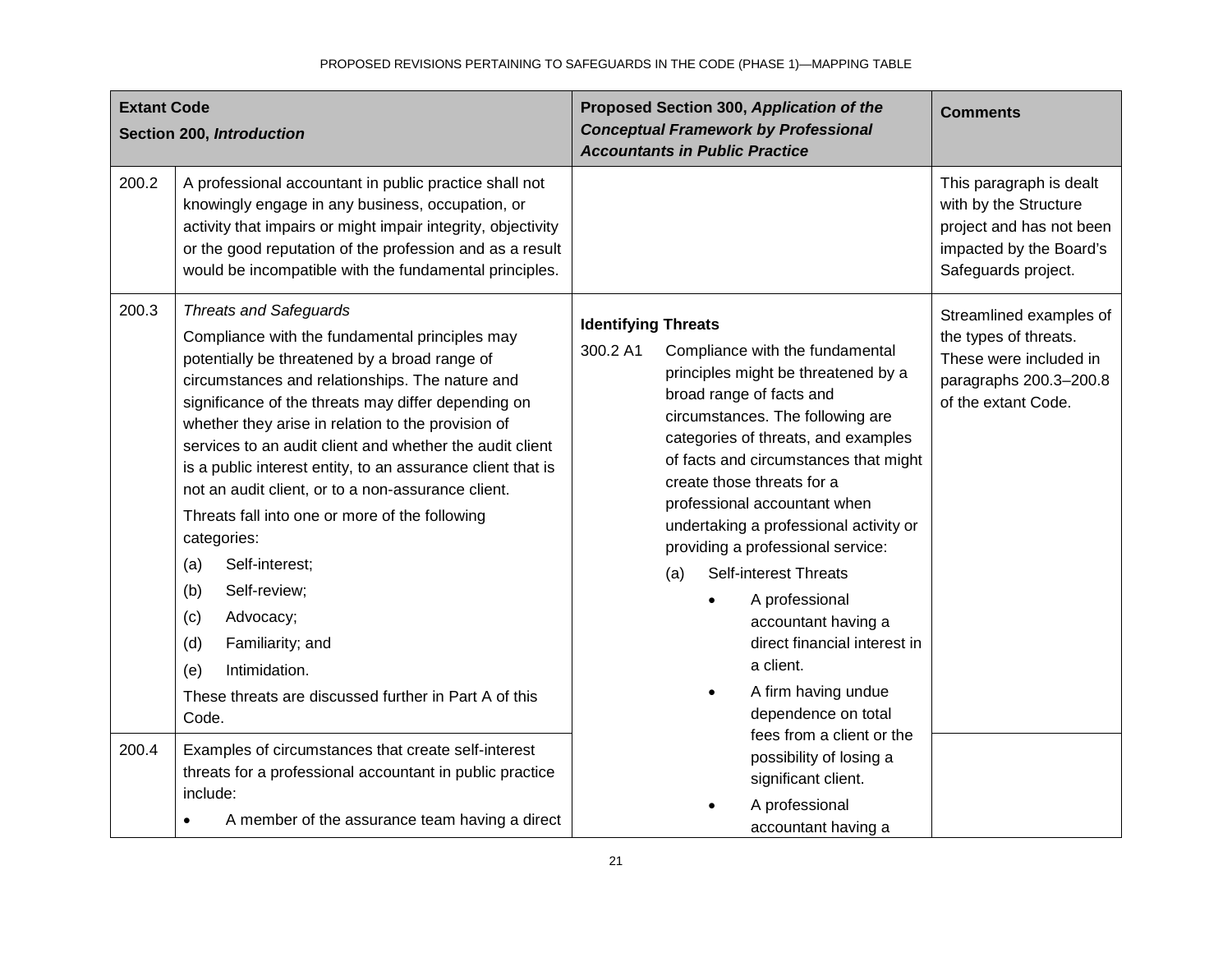| <b>Extant Code</b><br>Section 200, Introduction |                                                                                                 | Proposed Section 300, Application of the<br><b>Conceptual Framework by Professional</b><br><b>Accountants in Public Practice</b>                                                                                                                                                                                                                                                                                                                                                                                                                                                                                                                                                                                                                                                                                                                                                                                                                                                |     | <b>Comments</b> |                                                                                                                                                                                                                                                                                                                                                                                                                                                                                                                                                                                      |  |
|-------------------------------------------------|-------------------------------------------------------------------------------------------------|---------------------------------------------------------------------------------------------------------------------------------------------------------------------------------------------------------------------------------------------------------------------------------------------------------------------------------------------------------------------------------------------------------------------------------------------------------------------------------------------------------------------------------------------------------------------------------------------------------------------------------------------------------------------------------------------------------------------------------------------------------------------------------------------------------------------------------------------------------------------------------------------------------------------------------------------------------------------------------|-----|-----------------|--------------------------------------------------------------------------------------------------------------------------------------------------------------------------------------------------------------------------------------------------------------------------------------------------------------------------------------------------------------------------------------------------------------------------------------------------------------------------------------------------------------------------------------------------------------------------------------|--|
|                                                 | $\bullet$<br>$\bullet$<br>$\bullet$<br>$\bullet$<br>$\bullet$<br>$\bullet$<br>200.5<br>include: | financial interest in the assurance client.<br>A firm having undue dependence on total fees<br>from a client.<br>A member of the assurance team having a<br>significant close business relationship with an<br>assurance client.<br>A firm being concerned about the possibility of<br>losing a significant client.<br>A member of the audit team entering into<br>employment negotiations with the audit client.<br>A firm entering into a contingent fee<br>arrangement relating to an assurance<br>engagement.<br>A professional accountant discovering a<br>significant error when evaluating the results of a<br>previous professional service performed by a<br>member of the professional accountant's firm.<br>Examples of circumstances that create self-review<br>threats for a professional accountant in public practice<br>A firm issuing an assurance report on the<br>effectiveness of the operation of financial<br>systems after designing or implementing the | (b) |                 | significant close<br>business relationship<br>with a client.<br><b>Self-review Threats</b><br>A professional<br>accountant issuing an<br>assurance report on the<br>effectiveness of the<br>operation of financial<br>systems after designing<br>or implementing the<br>systems.<br>A professional<br>accountant having<br>prepared the original<br>data used to generate<br>records that are the<br>subject matter of the<br>assurance engagement.<br>A professional<br>accountant being, or<br>having recently been, a<br>director or officer of the<br>client, or having recently |  |
|                                                 | ٠                                                                                               | systems.<br>A firm having prepared the original data used to<br>generate records that are the subject matter of<br>the assurance engagement.<br>A member of the assurance team being, or                                                                                                                                                                                                                                                                                                                                                                                                                                                                                                                                                                                                                                                                                                                                                                                        |     |                 | been employed by the<br>client in a position to<br>exert significant<br>influence over the<br>subject matter of the                                                                                                                                                                                                                                                                                                                                                                                                                                                                  |  |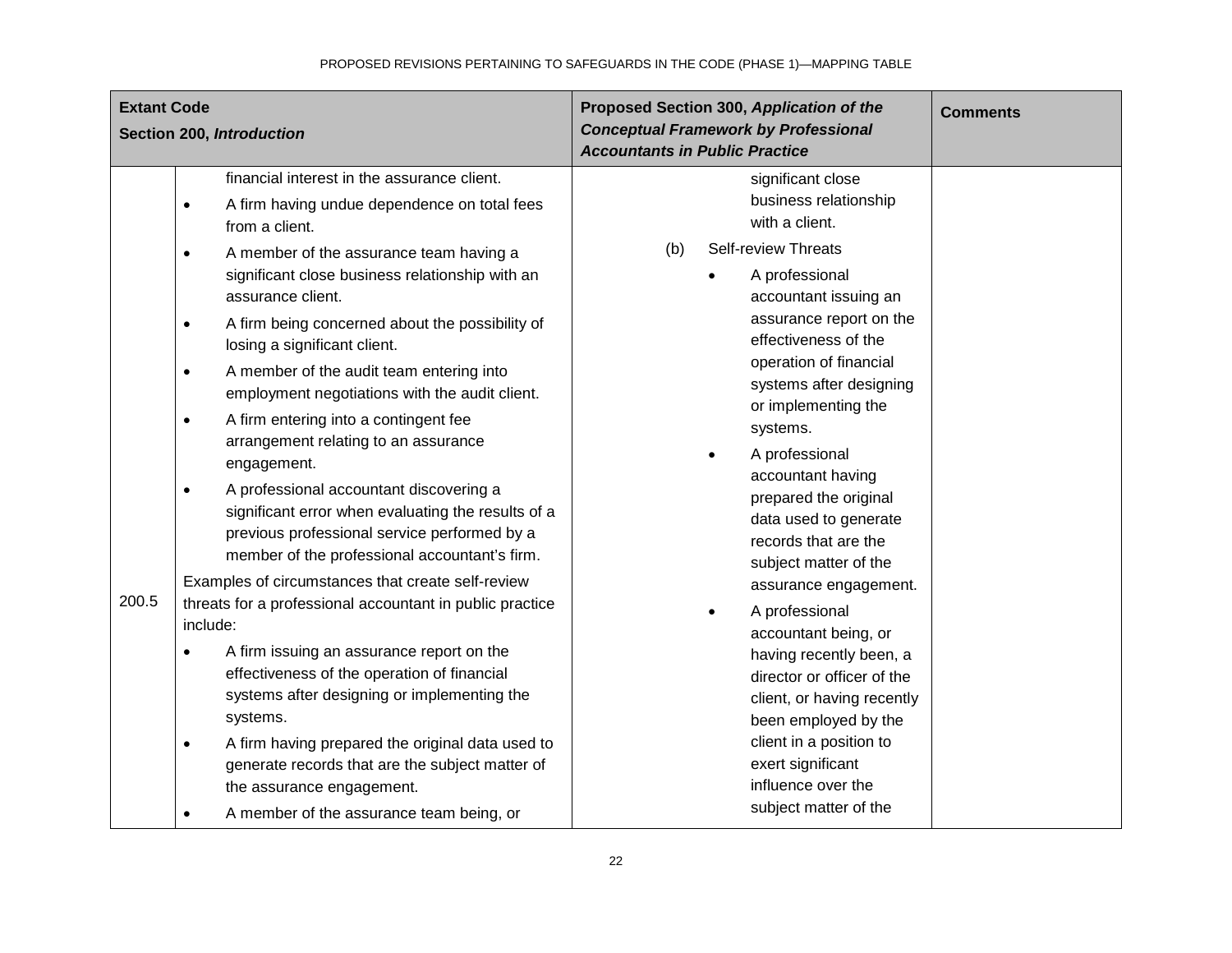| <b>Extant Code</b> | Section 200, Introduction                                                                                                                                                                                                                                                                                                                                                                                                                                                                                                                                                                                                                                                                                                                                                                                                                                                                                                                                                                                                                                                                                                                                                                                                                                                    | Proposed Section 300, Application of the<br><b>Conceptual Framework by Professional</b><br><b>Accountants in Public Practice</b>                                                                                                                                                                                                                                                                                                                                                                                                                                                                                                                                                               | <b>Comments</b> |
|--------------------|------------------------------------------------------------------------------------------------------------------------------------------------------------------------------------------------------------------------------------------------------------------------------------------------------------------------------------------------------------------------------------------------------------------------------------------------------------------------------------------------------------------------------------------------------------------------------------------------------------------------------------------------------------------------------------------------------------------------------------------------------------------------------------------------------------------------------------------------------------------------------------------------------------------------------------------------------------------------------------------------------------------------------------------------------------------------------------------------------------------------------------------------------------------------------------------------------------------------------------------------------------------------------|------------------------------------------------------------------------------------------------------------------------------------------------------------------------------------------------------------------------------------------------------------------------------------------------------------------------------------------------------------------------------------------------------------------------------------------------------------------------------------------------------------------------------------------------------------------------------------------------------------------------------------------------------------------------------------------------|-----------------|
| 200.6<br>200.7     | having recently been, a director or officer of the<br>client.<br>A member of the assurance team being, or<br>$\bullet$<br>having recently been, employed by the client in a<br>position to exert significant influence over the<br>subject matter of the engagement.<br>The firm performing a service for an assurance<br>$\bullet$<br>client that directly affects the subject matter<br>information of the assurance engagement.<br>Examples of circumstances that create advocacy<br>threats for a professional accountant in public practice<br>include:<br>The firm promoting shares in an audit client.<br>$\bullet$<br>A professional accountant acting as an advocate<br>$\bullet$<br>on behalf of an audit client in litigation or<br>disputes with third parties<br>Examples of circumstances that create familiarity<br>threats for a professional accountant in public practice<br>include:<br>A member of the engagement team having a<br>close or immediate family member who is a<br>director or officer of the client.<br>A member of the engagement team having a<br>$\bullet$<br>close or immediate family member who is an<br>employee of the client who is in a position to<br>exert significant influence over the subject matter<br>of the engagement. | engagement.<br><b>Advocacy Threats</b><br>(c)<br>The professional<br>accountant promoting<br>shares in a client.<br>A professional<br>accountant acting as an<br>advocate on behalf of an<br>audit client in litigation or<br>disputes with third<br>parties.<br><b>Familiarity Threats</b><br>(d)<br>A member of the<br>engagement team<br>having a close or<br>immediate family<br>member who is a<br>director or officer of the<br>client, or is an employee<br>of the client who is in a<br>position to exert<br>significant influence over<br>the subject matter of the<br>engagement.<br>A director or officer of<br>the client, or an<br>employee in a position to<br>exert significant |                 |
|                    | A director or officer of the client or an employee<br>$\bullet$                                                                                                                                                                                                                                                                                                                                                                                                                                                                                                                                                                                                                                                                                                                                                                                                                                                                                                                                                                                                                                                                                                                                                                                                              | influence over the                                                                                                                                                                                                                                                                                                                                                                                                                                                                                                                                                                                                                                                                             |                 |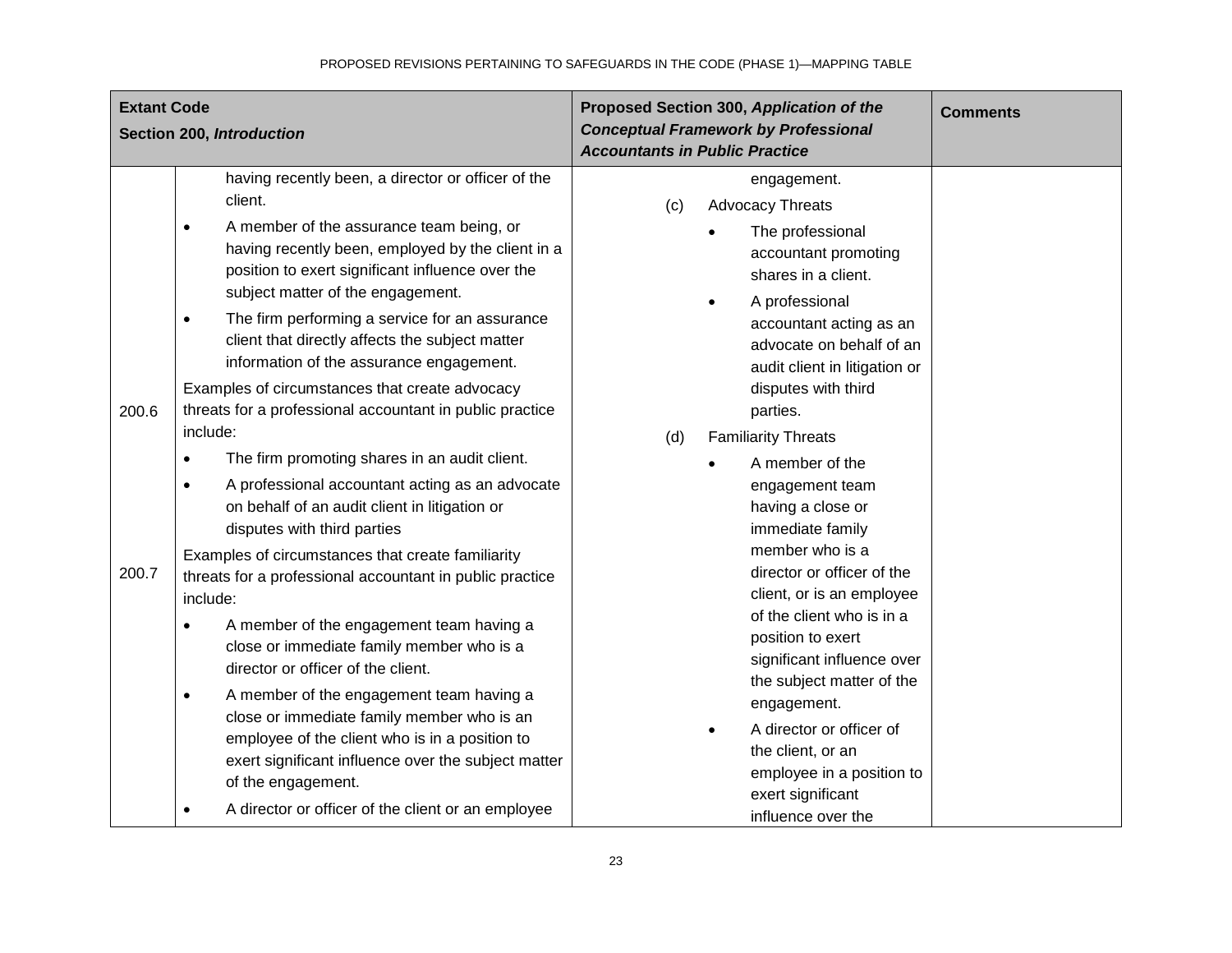| <b>Extant Code</b><br>Section 200, Introduction                                                                                                                                                                                                                                                                                                                                     | Proposed Section 300, Application of the<br><b>Conceptual Framework by Professional</b><br><b>Accountants in Public Practice</b>                                                                                                                                          | <b>Comments</b> |
|-------------------------------------------------------------------------------------------------------------------------------------------------------------------------------------------------------------------------------------------------------------------------------------------------------------------------------------------------------------------------------------|---------------------------------------------------------------------------------------------------------------------------------------------------------------------------------------------------------------------------------------------------------------------------|-----------------|
| in a position to exert significant influence over<br>the subject matter of the engagement having<br>recently served as the engagement partner.<br>A professional accountant accepting gifts or<br>$\bullet$<br>preferential treatment from a client, unless the<br>value is trivial or inconsequential.<br>Senior personnel having a long association with the<br>assurance client. | subject matter of the<br>engagement, having<br>recently served as the<br>engagement partner.<br>Senior personnel having<br>a long association with<br>the assurance client.<br><b>Intimidation Threats</b><br>(e)<br>A firm being threatened                              |                 |
|                                                                                                                                                                                                                                                                                                                                                                                     | with dismissal from a<br>client engagement.<br>A professional<br>accountant feeling<br>pressured to agree with<br>the judgment of a client<br>employee because the<br>employee has more<br>expertise on the matter<br>in question.                                        |                 |
|                                                                                                                                                                                                                                                                                                                                                                                     | A professional<br>accountant being<br>informed by a partner of<br>the firm that a planned<br>promotion will not occur<br>unless the accountant<br>agrees with an audit<br>client's inappropriate<br>accounting treatment.<br>The categories of threats are also discussed |                 |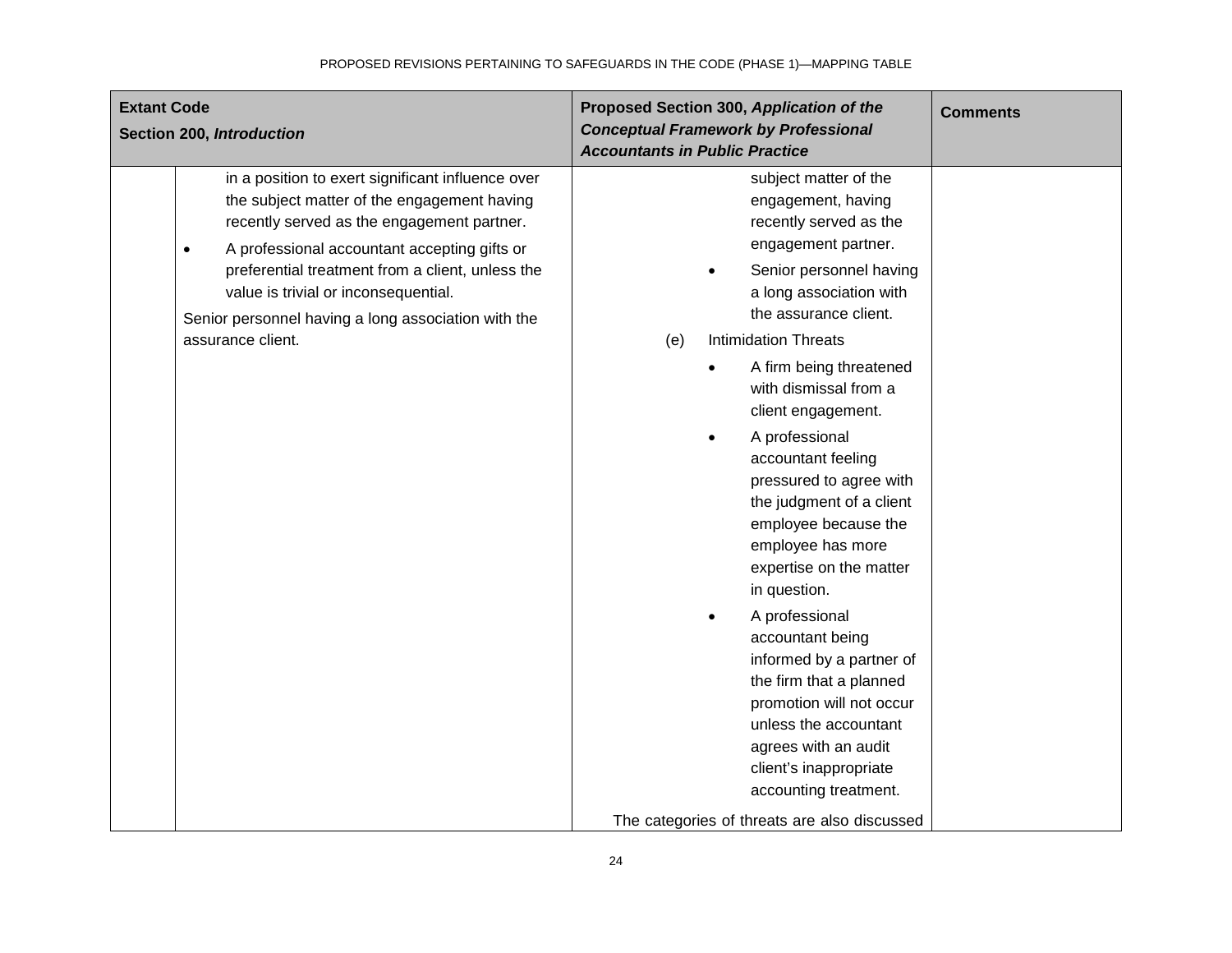| <b>Extant Code</b><br>Section 200, Introduction |                                                                                                                                                                                                                             | Proposed Section 300, Application of the<br><b>Conceptual Framework by Professional</b><br><b>Accountants in Public Practice</b> | <b>Comments</b>                                 |
|-------------------------------------------------|-----------------------------------------------------------------------------------------------------------------------------------------------------------------------------------------------------------------------------|----------------------------------------------------------------------------------------------------------------------------------|-------------------------------------------------|
|                                                 |                                                                                                                                                                                                                             | in Section 120.                                                                                                                  |                                                 |
| 200.8                                           | Examples of circumstances that create intimidation<br>threats for a professional accountant in public practice<br>include:                                                                                                  |                                                                                                                                  |                                                 |
|                                                 | A firm being threatened with dismissal from a<br>$\bullet$<br>client engagement.                                                                                                                                            |                                                                                                                                  |                                                 |
|                                                 | An audit client indicating that it will not award a<br>$\bullet$<br>planned non-assurance contract to the firm if the<br>firm continues to disagree with the client's<br>accounting treatment for a particular transaction. |                                                                                                                                  |                                                 |
|                                                 | A firm being threatened with litigation by the<br>$\bullet$<br>client.                                                                                                                                                      |                                                                                                                                  |                                                 |
|                                                 | A firm being pressured to reduce inappropriately<br>$\bullet$<br>the extent of work performed in order to reduce<br>fees.                                                                                                   |                                                                                                                                  |                                                 |
|                                                 | A professional accountant feeling pressured to<br>$\bullet$<br>agree with the judgment of a client employee<br>because the employee has more expertise on<br>the matter in question.                                        |                                                                                                                                  |                                                 |
|                                                 | A professional accountant being informed by a<br>$\bullet$<br>partner of the firm that a planned promotion will<br>not occur unless the accountant agrees with an<br>audit client's inappropriate accounting treatment.     |                                                                                                                                  |                                                 |
| 200.9                                           | Safeguards that may eliminate or reduce threats to an<br>acceptable level fall into two broad categories:                                                                                                                   | Section 120, The Conceptual Framework<br><b>Addressing Threats</b>                                                               | An improved description<br>of safeguards is now |
|                                                 | Safeguards created by the profession, legislation<br>(a)<br>or regulation; and                                                                                                                                              | Safeguards                                                                                                                       | included in proposed<br>Section 120.            |
|                                                 | Safeguards in the work environment.<br>(b)                                                                                                                                                                                  | 120.7 A2<br>Safeguards are actions, individually<br>or in combination, that the                                                  |                                                 |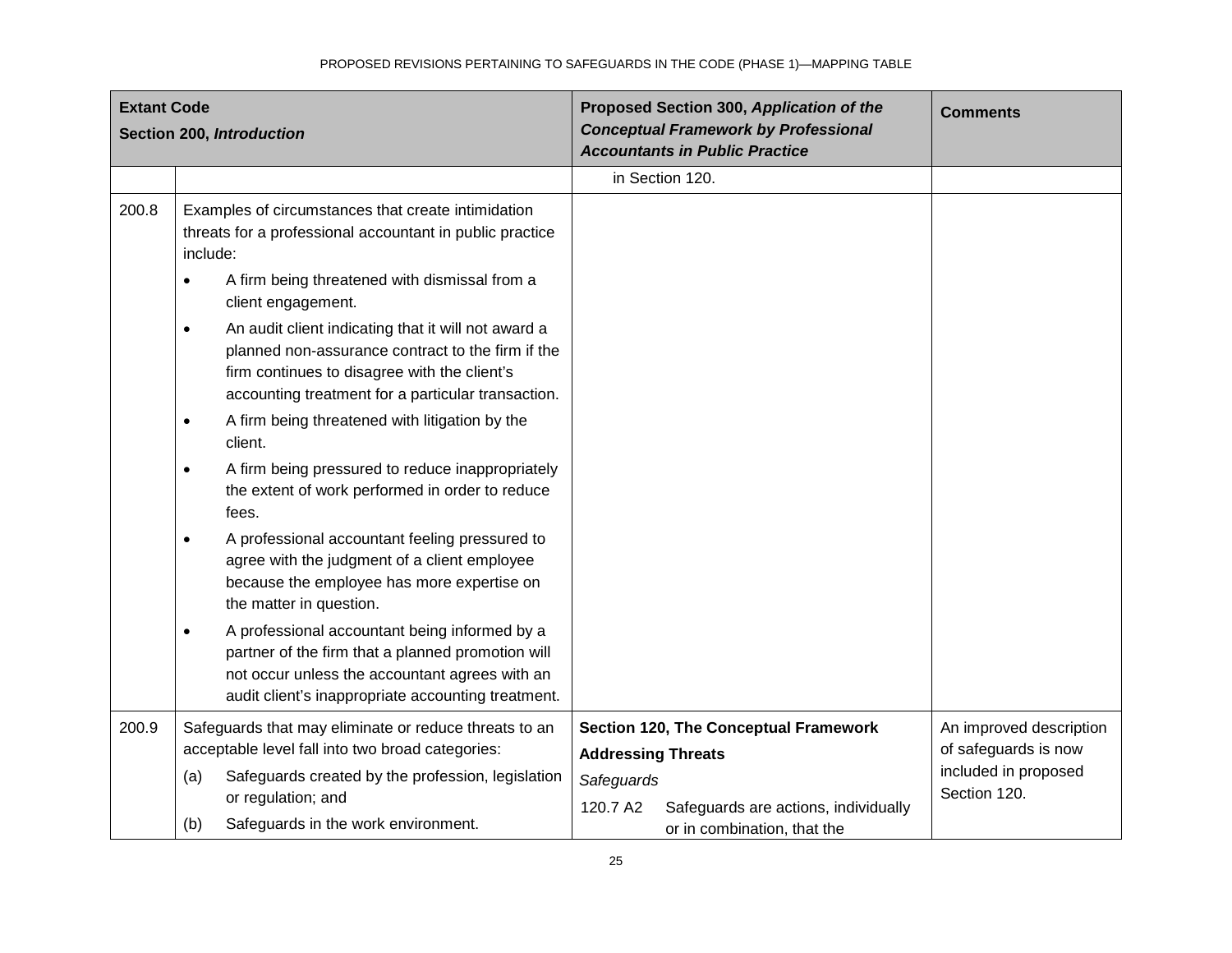| <b>Extant Code</b><br>Section 200, Introduction |                                                                                                                                                                                                                                                                                                                                                                                                                                                                                                                                                                                                                                                                                                                                                                                                                                                                                                                                                                           | Proposed Section 300, Application of the<br><b>Conceptual Framework by Professional</b><br><b>Accountants in Public Practice</b> |                   |                                                                                                                                                                                                                                                                                                                                                                                                                                                                                                                                                                                                                                                                                                       | <b>Comments</b>                                                                                                           |
|-------------------------------------------------|---------------------------------------------------------------------------------------------------------------------------------------------------------------------------------------------------------------------------------------------------------------------------------------------------------------------------------------------------------------------------------------------------------------------------------------------------------------------------------------------------------------------------------------------------------------------------------------------------------------------------------------------------------------------------------------------------------------------------------------------------------------------------------------------------------------------------------------------------------------------------------------------------------------------------------------------------------------------------|----------------------------------------------------------------------------------------------------------------------------------|-------------------|-------------------------------------------------------------------------------------------------------------------------------------------------------------------------------------------------------------------------------------------------------------------------------------------------------------------------------------------------------------------------------------------------------------------------------------------------------------------------------------------------------------------------------------------------------------------------------------------------------------------------------------------------------------------------------------------------------|---------------------------------------------------------------------------------------------------------------------------|
|                                                 | Examples of safeguards created by the profession,<br>legislation or regulation are described in paragraph<br>100.14 of Part A of this Code.                                                                                                                                                                                                                                                                                                                                                                                                                                                                                                                                                                                                                                                                                                                                                                                                                               |                                                                                                                                  |                   | professional accountant takes that<br>effectively eliminate threats to<br>compliance with the fundamental<br>principles or reduce them to an<br>acceptable level.                                                                                                                                                                                                                                                                                                                                                                                                                                                                                                                                     |                                                                                                                           |
| 200.10                                          | A professional accountant in public practice shall<br>exercise judgment to determine how best to deal with<br>threats that are not at an acceptable level, whether by<br>applying safeguards to eliminate the threat or reduce it<br>to an acceptable level or by terminating or declining<br>the relevant engagement. In exercising this judgment,<br>a professional accountant in public practice shall<br>consider whether a reasonable and informed third<br>party, weighing all the specific facts and circumstances<br>available to the professional accountant at that time,<br>would be likely to conclude that the threats would be<br>eliminated or reduced to an acceptable level by the<br>application of safeguards, such that compliance with<br>the fundamental principles is not compromised. This<br>consideration will be affected by matters such as the<br>significance of the threat, the nature of the<br>engagement and the structure of the firm. | <b>Addressing Threats</b><br>300.2 A7<br>300.2 A8                                                                                | (a)<br>(b)<br>(c) | If the professional accountant<br>determines that the identified threats<br>to compliance are not at an<br>acceptable level, Section 120<br>requires that the accountant address<br>those threats by:<br>Eliminating the circumstances,<br>including interests or<br>relationships, that are creating<br>the threats;<br>Applying safeguards, where<br>available and capable of being<br>applied; or<br>Declining or discontinuing the<br>specific professional activity or<br>service involved.<br>There are some situations where the<br>threat created would be so significant<br>that no safeguards could reduce the<br>threat to an acceptable level, and the<br>threats may not be addressed by | New application material<br>to emphasize the<br>requirement in proposed<br>Section 120 relating to<br>addressing threats. |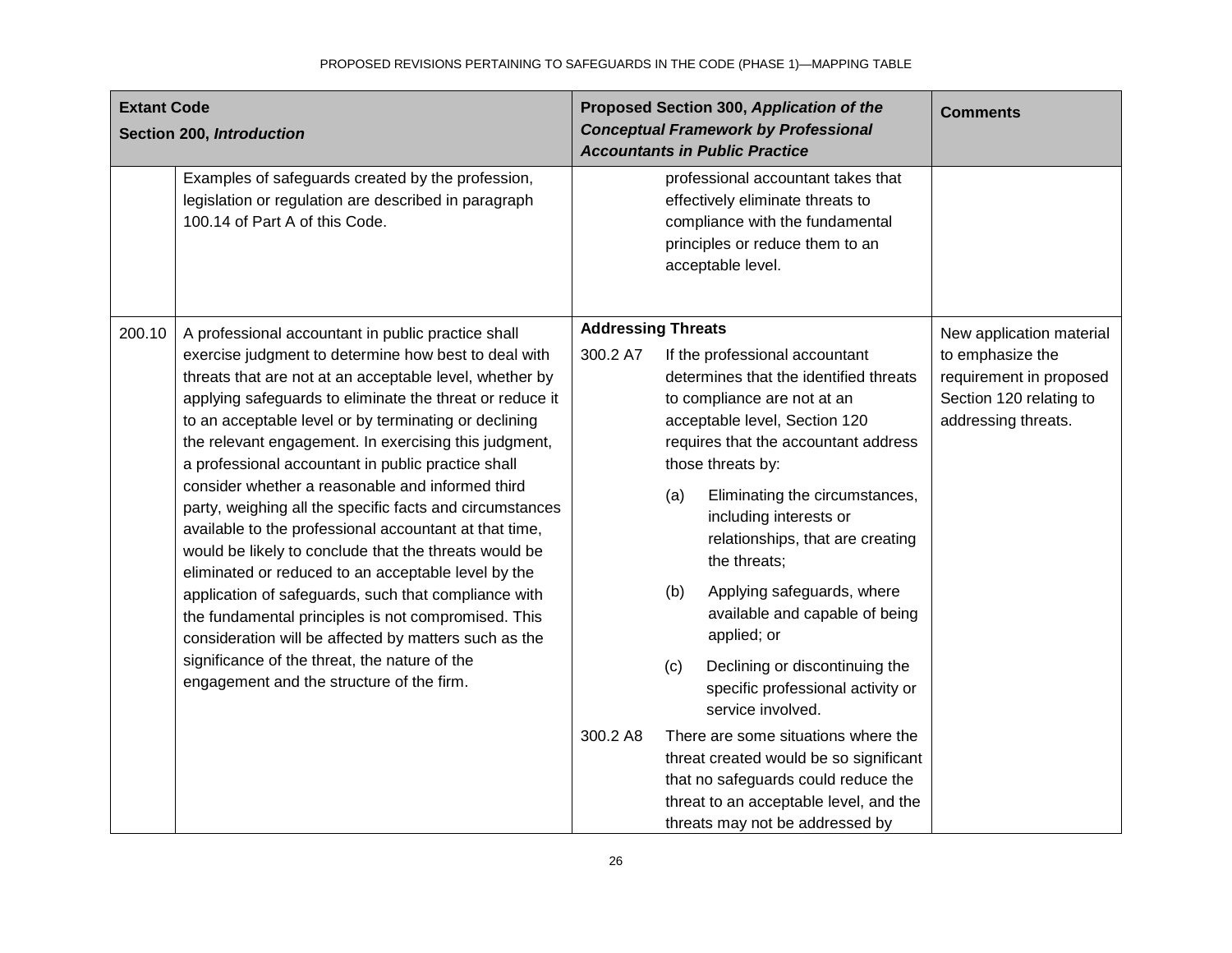| <b>Extant Code</b><br>Section 200, Introduction |                                                                                                                                                                                                                                                                                                                                                                                                                                                                                                                                                                                                                                                                                                                                                                                                                | Proposed Section 300, Application of the<br><b>Conceptual Framework by Professional</b><br><b>Accountants in Public Practice</b>                                                                                                                                                                                                                                                                                                                                                                                                                                                        | <b>Comments</b>                                                                                                                                            |
|-------------------------------------------------|----------------------------------------------------------------------------------------------------------------------------------------------------------------------------------------------------------------------------------------------------------------------------------------------------------------------------------------------------------------------------------------------------------------------------------------------------------------------------------------------------------------------------------------------------------------------------------------------------------------------------------------------------------------------------------------------------------------------------------------------------------------------------------------------------------------|-----------------------------------------------------------------------------------------------------------------------------------------------------------------------------------------------------------------------------------------------------------------------------------------------------------------------------------------------------------------------------------------------------------------------------------------------------------------------------------------------------------------------------------------------------------------------------------------|------------------------------------------------------------------------------------------------------------------------------------------------------------|
|                                                 |                                                                                                                                                                                                                                                                                                                                                                                                                                                                                                                                                                                                                                                                                                                                                                                                                | applying the requirements in Section<br>120. International Independence<br>Standards C1 and C2 provide<br>examples of such situations.                                                                                                                                                                                                                                                                                                                                                                                                                                                  |                                                                                                                                                            |
| 200.11                                          | In the work environment, the relevant safeguards will<br>vary depending on the circumstances. Work<br>environment safeguards comprise firm-wide<br>safeguards and engagement-specific safeguards.                                                                                                                                                                                                                                                                                                                                                                                                                                                                                                                                                                                                              |                                                                                                                                                                                                                                                                                                                                                                                                                                                                                                                                                                                         | This paragraph has<br>been withdrawn.                                                                                                                      |
| 200.12                                          | Examples of firm-wide safeguards in the work<br>environment include:<br>Leadership of the firm that stresses the<br>$\bullet$<br>importance of compliance with the fundamental<br>principles.<br>Leadership of the firm that establishes the<br>$\bullet$<br>expectation that members of an assurance team<br>will act in the public interest.<br>Policies and procedures to implement and<br>$\bullet$<br>monitor quality control of engagements.<br>Documented policies regarding the need to<br>$\bullet$<br>identify threats to compliance with the<br>fundamental principles, evaluate the significance<br>of those threats, and apply safeguards to<br>eliminate or reduce the threats to an acceptable<br>level or, when appropriate safeguards are not<br>available or cannot be applied, terminate or | <b>Evaluating Threats</b><br>The Firm and its Operating Environment<br>300.2 A6<br>A professional accountant's<br>evaluation of the level of a threat<br>might be impacted by the work<br>environment within a firm and its<br>operating environment. For example:<br>Leadership of the firm that<br>promotes compliance with the<br>fundamental principles and<br>establishes the expectation<br>that professional accountants<br>will act in the public interest.<br>Methods and processes for<br>establishing and monitoring<br>compliance with the<br>fundamental principles by all | Re-characterization of<br>firm-wide safeguards as<br>matters that might<br>impact the professional<br>accountant's evaluation<br>of the level of a threat. |
|                                                 | decline the relevant engagement.<br>Documented internal policies and procedures<br>$\bullet$<br>requiring compliance with the fundamental                                                                                                                                                                                                                                                                                                                                                                                                                                                                                                                                                                                                                                                                      | personnel.<br>Compensation, performance<br>appraisal and disciplinary                                                                                                                                                                                                                                                                                                                                                                                                                                                                                                                   |                                                                                                                                                            |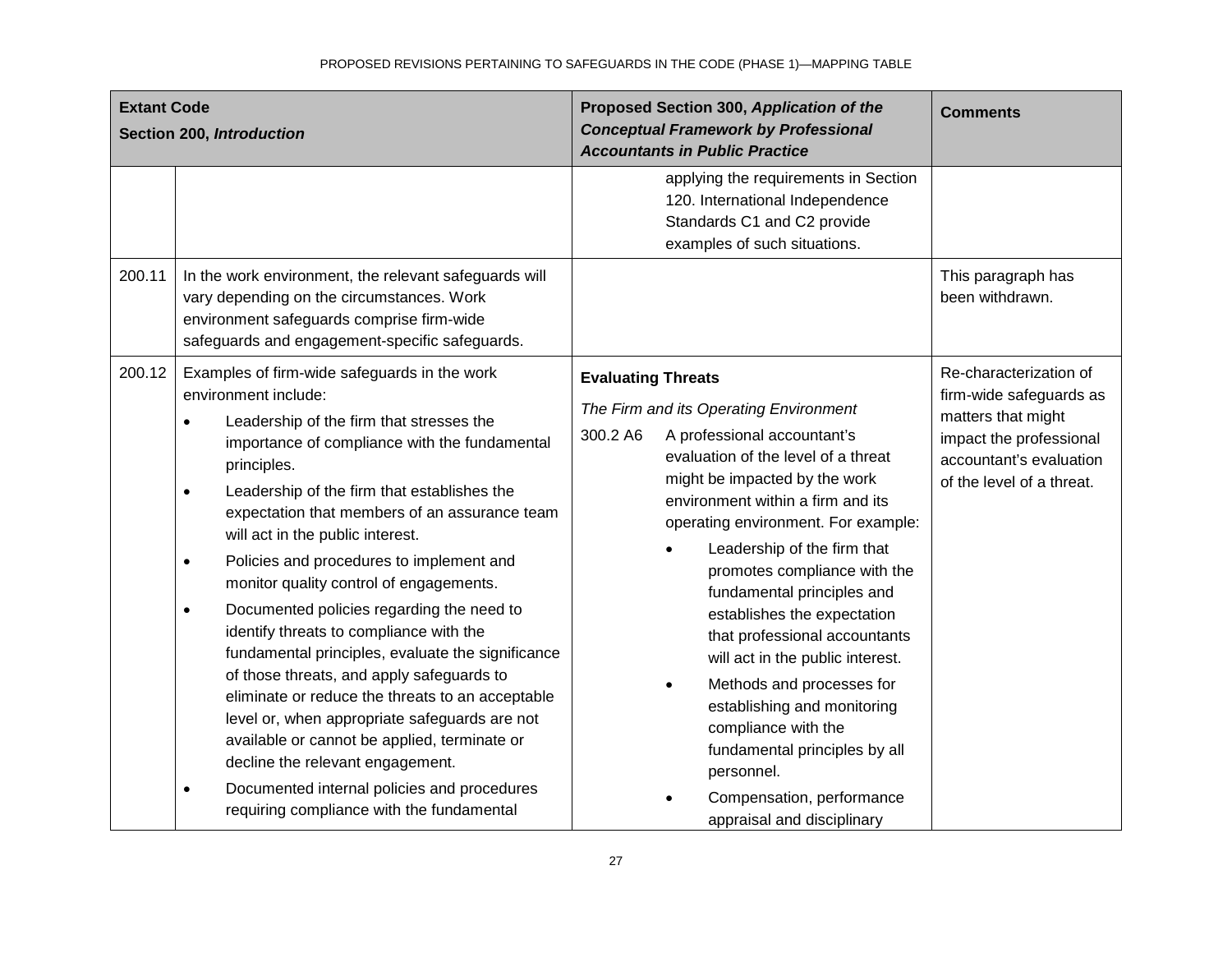| <b>Extant Code</b><br>Section 200, Introduction                                                                                                                                                                                                                                                                                                                                                                                                                                                                                                                                                                                                                                                                                                                                                                                                                                                                                                                                                                                                                                                                                                                                                                                                                                                                                      | Proposed Section 300, Application of the<br><b>Conceptual Framework by Professional</b><br><b>Accountants in Public Practice</b>                                                                                                                                                                                                                                                                                                                                                                                              | <b>Comments</b> |
|--------------------------------------------------------------------------------------------------------------------------------------------------------------------------------------------------------------------------------------------------------------------------------------------------------------------------------------------------------------------------------------------------------------------------------------------------------------------------------------------------------------------------------------------------------------------------------------------------------------------------------------------------------------------------------------------------------------------------------------------------------------------------------------------------------------------------------------------------------------------------------------------------------------------------------------------------------------------------------------------------------------------------------------------------------------------------------------------------------------------------------------------------------------------------------------------------------------------------------------------------------------------------------------------------------------------------------------|-------------------------------------------------------------------------------------------------------------------------------------------------------------------------------------------------------------------------------------------------------------------------------------------------------------------------------------------------------------------------------------------------------------------------------------------------------------------------------------------------------------------------------|-----------------|
| principles.<br>Policies and procedures that will enable the<br>$\bullet$<br>identification of interests or relationships<br>between the firm or members of engagement<br>teams and clients.<br>Policies and procedures to monitor and, if<br>$\bullet$<br>necessary, manage the reliance on revenue<br>received from a single client.<br>Using different partners and engagement teams<br>$\bullet$<br>with separate reporting lines for the provision of<br>non-assurance services to an assurance client.<br>Policies and procedures to prohibit individuals<br>$\bullet$<br>who are not members of an engagement team<br>from inappropriately influencing the outcome of<br>the engagement.<br>Timely communication of a firm's policies and<br>$\bullet$<br>procedures, including any changes to them, to<br>all partners and professional staff, and<br>appropriate training and education on such<br>policies and procedures.<br>Designating a member of senior management to<br>$\bullet$<br>be responsible for overseeing the adequate<br>functioning of the firm's quality control system.<br>Advising partners and professional staff of<br>$\bullet$<br>assurance clients and related entities from which<br>independence is required.<br>A disciplinary mechanism to promote compliance<br>with policies and procedures. | policies and procedures that<br>promote compliance with the<br>fundamental principles.<br>Management of the reliance on<br>revenue received from a single<br>client.<br>The engagement partner<br>$\bullet$<br>having authority for compliance<br>with the fundamental<br>principles, including decisions<br>about the permissibility of<br>services to an audit client.<br>Educational, training and<br>$\bullet$<br>experience requirements.<br>Processes to facilitate and<br>address internal and external<br>complaints. |                 |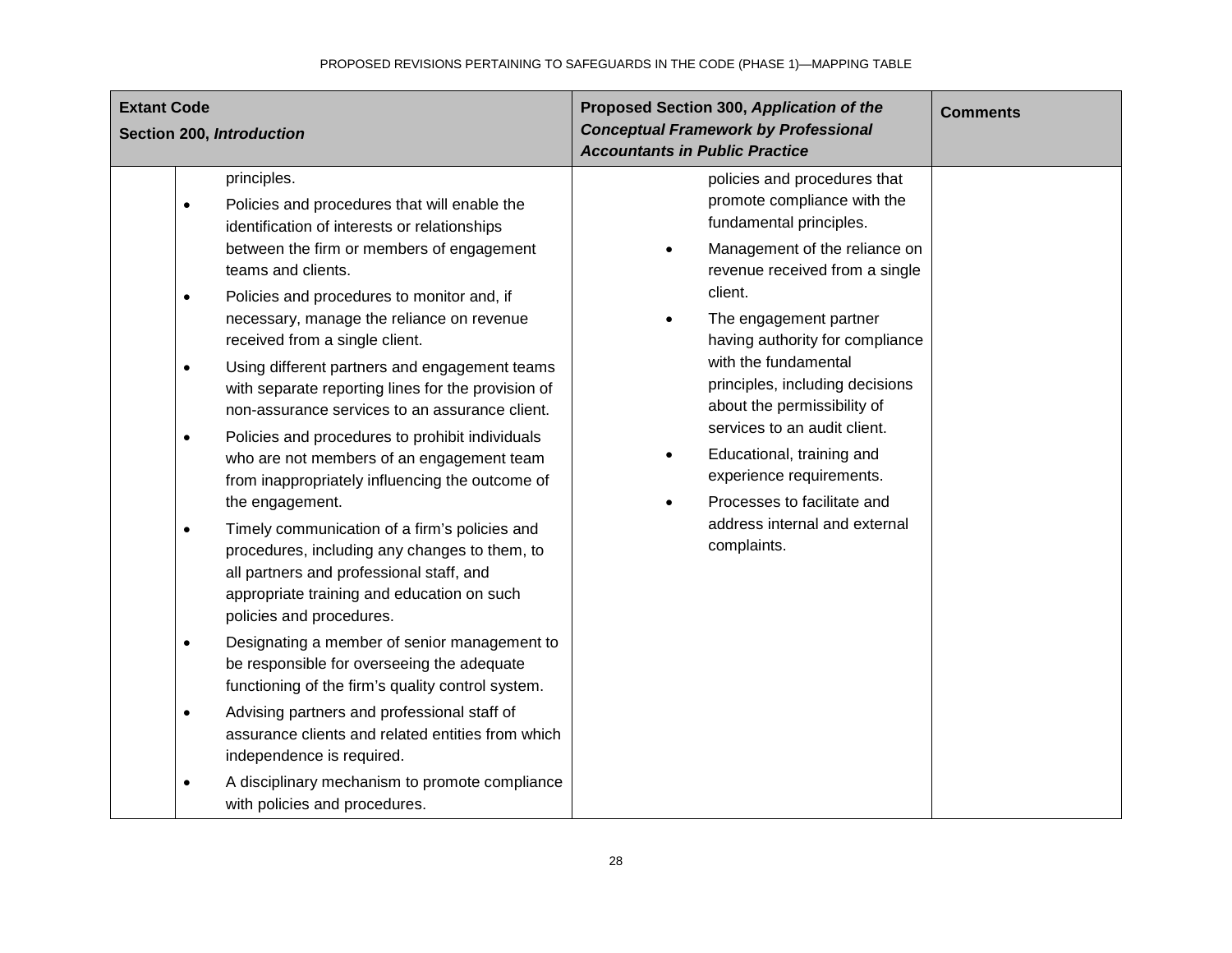| <b>Extant Code</b><br>Section 200, Introduction                                                                                                                                                                                                                                                                                                                                                                                                                                                                                                                                                                                                                                                                                                                                                                                                                                                                                                                                                                                 | Proposed Section 300, Application of the<br><b>Conceptual Framework by Professional</b><br><b>Accountants in Public Practice</b>                                                                                                                                                                                                                                                                                                                                                                                                                                                                                                                                                                                                                                      | <b>Comments</b>                                               |
|---------------------------------------------------------------------------------------------------------------------------------------------------------------------------------------------------------------------------------------------------------------------------------------------------------------------------------------------------------------------------------------------------------------------------------------------------------------------------------------------------------------------------------------------------------------------------------------------------------------------------------------------------------------------------------------------------------------------------------------------------------------------------------------------------------------------------------------------------------------------------------------------------------------------------------------------------------------------------------------------------------------------------------|-----------------------------------------------------------------------------------------------------------------------------------------------------------------------------------------------------------------------------------------------------------------------------------------------------------------------------------------------------------------------------------------------------------------------------------------------------------------------------------------------------------------------------------------------------------------------------------------------------------------------------------------------------------------------------------------------------------------------------------------------------------------------|---------------------------------------------------------------|
| Published policies and procedures to encourage<br>$\bullet$<br>and empower staff to communicate to senior<br>levels within the firm any issue relating to<br>compliance with the fundamental principles that<br>concerns them.                                                                                                                                                                                                                                                                                                                                                                                                                                                                                                                                                                                                                                                                                                                                                                                                  |                                                                                                                                                                                                                                                                                                                                                                                                                                                                                                                                                                                                                                                                                                                                                                       |                                                               |
| 200.13<br>Examples of engagement-specific safeguards in the<br>work environment include:<br>Having a professional accountant who was not<br>$\bullet$<br>involved with the non-assurance service review<br>the non-assurance work performed or otherwise<br>advise as necessary.<br>Having a professional accountant who was not a<br>$\bullet$<br>member of the assurance team review the<br>assurance work performed or otherwise advise<br>as necessary.<br>Consulting an independent third party, such as a<br>$\bullet$<br>committee of independent directors, a<br>professional regulatory body or another<br>professional accountant.<br>Discussing ethical issues with those charged<br>$\bullet$<br>with governance of the client.<br>Disclosing to those charged with governance of<br>the client the nature of services provided and<br>extent of fees charged.<br>Involving another firm to perform or re-perform<br>$\bullet$<br>part of the engagement.<br>Rotating senior assurance team personnel.<br>$\bullet$ | <b>Addressing Threats</b><br><b>Examples of Safeguards</b><br>300.2 A9<br>Safeguards vary depending on the<br>facts and circumstances. The<br>following are examples of actions<br>that in certain circumstances might<br>be safeguards in addressing threats:<br>Having a professional<br>accountant who was not<br>involved with the non-<br>assurance service provided to<br>an audit client review the non-<br>assurance work performed, or<br>otherwise advise as necessary<br>might address a self-review<br>threat.<br>Having a professional<br>accountant who was not a<br>member of the team review the<br>work performed or otherwise<br>advise as necessary might<br>address self-review threats.<br>Using different partners and<br>engagement teams with | Improved examples of<br>safeguards with linkage<br>to threats |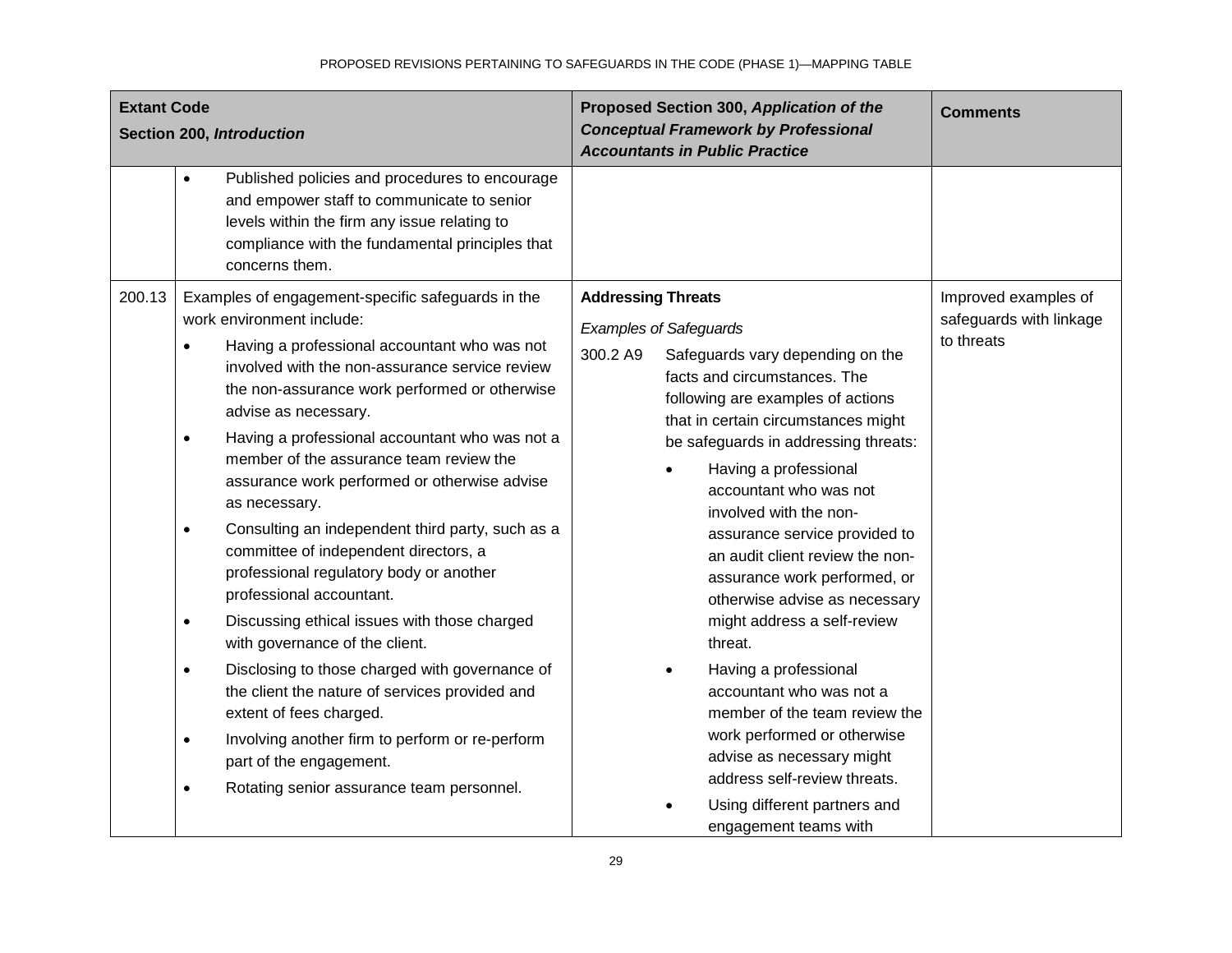| <b>Extant Code</b> | Section 200, Introduction                                                                                                                                                                                                                                                             |          | Proposed Section 300, Application of the<br><b>Comments</b><br><b>Conceptual Framework by Professional</b><br><b>Accountants in Public Practice</b>                                                                                                                                                                                                                             |  |
|--------------------|---------------------------------------------------------------------------------------------------------------------------------------------------------------------------------------------------------------------------------------------------------------------------------------|----------|---------------------------------------------------------------------------------------------------------------------------------------------------------------------------------------------------------------------------------------------------------------------------------------------------------------------------------------------------------------------------------|--|
|                    |                                                                                                                                                                                                                                                                                       |          | separate reporting lines for the<br>provision of non-assurance<br>services to an assurance client<br>might address self-review and<br>familiarity threats.                                                                                                                                                                                                                      |  |
|                    |                                                                                                                                                                                                                                                                                       |          | Consulting those charged with<br>$\bullet$<br>governance or an independent<br>third party, including a<br>committee of independent<br>directors, a professional<br>regulatory body or another<br>professional accountant might<br>address advocacy or<br>intimidation threats.                                                                                                  |  |
|                    |                                                                                                                                                                                                                                                                                       |          | Involving another firm to<br>$\bullet$<br>perform or re-perform part of<br>the engagement might address<br>self-interest, self-review,<br>advocacy or familiarity threats.                                                                                                                                                                                                      |  |
|                    |                                                                                                                                                                                                                                                                                       |          | Rotating assurance team<br>$\bullet$<br>personnel might address self-<br>interest and familiarity threats.                                                                                                                                                                                                                                                                      |  |
| 200.14             | Depending on the nature of the engagement, a<br>professional accountant in public practice may also be<br>able to rely on safeguards that the client has<br>implemented. However it is not possible to rely solely<br>on such safeguards to reduce threats to an acceptable<br>level. | 300.2 A2 | <b>Evaluating Threats</b><br>Safeguards that the<br>Conditions that might impact the<br>client has implemented<br>evaluation of whether a threat is at<br>have been re-<br>an acceptable level include the<br>characterized as matters<br>nature of:<br>that might impact the<br>professional<br>The client and its operating<br>(a)<br>accountant's evaluation<br>environment; |  |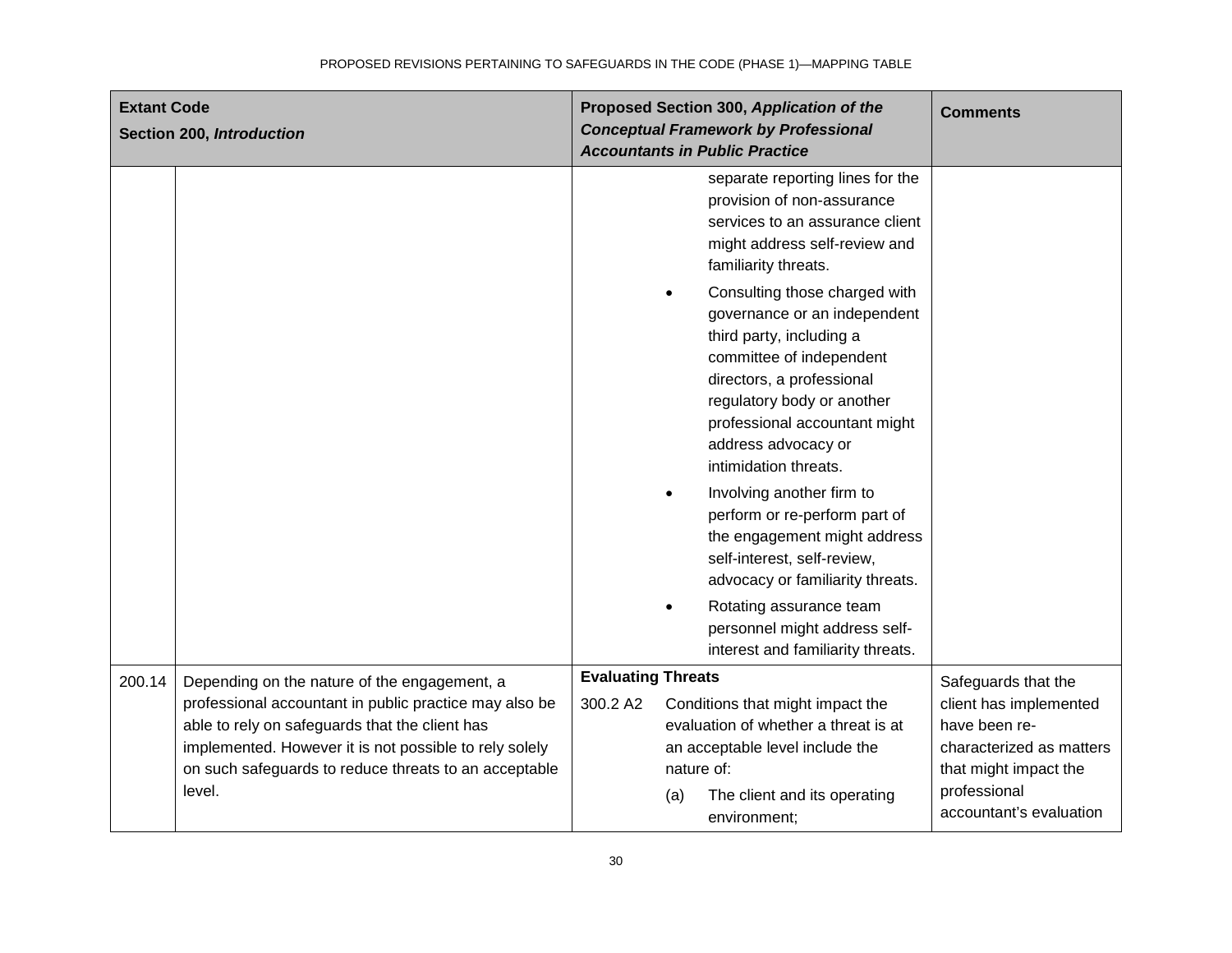| <b>Extant Code</b><br>Section 200, Introduction |                                                                                                                                                                                                                                                                                                                                                                                                                                                                                                                                                                                                             | Proposed Section 300, Application of the<br><b>Conceptual Framework by Professional</b><br><b>Accountants in Public Practice</b>                                                                                                                                                                                                                                                                                                                                                                                                                                                                                                                                                                                     | <b>Comments</b>                                                                                                                                                                             |
|-------------------------------------------------|-------------------------------------------------------------------------------------------------------------------------------------------------------------------------------------------------------------------------------------------------------------------------------------------------------------------------------------------------------------------------------------------------------------------------------------------------------------------------------------------------------------------------------------------------------------------------------------------------------------|----------------------------------------------------------------------------------------------------------------------------------------------------------------------------------------------------------------------------------------------------------------------------------------------------------------------------------------------------------------------------------------------------------------------------------------------------------------------------------------------------------------------------------------------------------------------------------------------------------------------------------------------------------------------------------------------------------------------|---------------------------------------------------------------------------------------------------------------------------------------------------------------------------------------------|
| 200.15                                          | Examples of safeguards within the client's systems                                                                                                                                                                                                                                                                                                                                                                                                                                                                                                                                                          | (b)<br>The professional service being<br>provided; and<br>The firm and its operating<br>(c)<br>environment.<br><b>Evaluating Threats</b>                                                                                                                                                                                                                                                                                                                                                                                                                                                                                                                                                                             | of the level of a threat.<br>Examples of safeguards                                                                                                                                         |
|                                                 | and procedures include:<br>The client requires persons other than<br>$\bullet$<br>management to ratify or approve the<br>appointment of a firm to perform an<br>engagement.<br>The client has competent employees with<br>$\bullet$<br>experience and seniority to make managerial<br>decisions.<br>The client has implemented internal procedures<br>$\bullet$<br>that ensure objective choices in commissioning<br>non-assurance engagements.<br>The client has a corporate governance structure<br>$\bullet$<br>that provides appropriate oversight and<br>communications regarding the firm's services. | The Client and its Operating Environment<br>300.2 A3<br>The level of a threat might be<br>impacted by the following types of<br>client or professional service that is<br>provided:<br>An audit client and whether the<br>(a)<br>audit client is a public interest<br>entity;<br>An assurance client that is not<br>(b)<br>an audit client; or<br>A non-assurance client.<br>(c)<br>For example, providing a service to<br>an audit client might be perceived to<br>result in a higher level of threat to the<br>fundamental principle of objectivity.<br>Such a threat might be further<br>increased when the audit client is a<br>public interest entity with a large<br>number and wide range of<br>stakeholders. | that the client has<br>implemented have been<br>re-characterized as<br>examples of matters that<br>might impact the<br>professional<br>accountant's evaluation<br>of the level of a threat. |
|                                                 |                                                                                                                                                                                                                                                                                                                                                                                                                                                                                                                                                                                                             | 300.2 A4<br>A professional accountant's<br>evaluation of the level of the threat<br>might also be impacted by a client's                                                                                                                                                                                                                                                                                                                                                                                                                                                                                                                                                                                             |                                                                                                                                                                                             |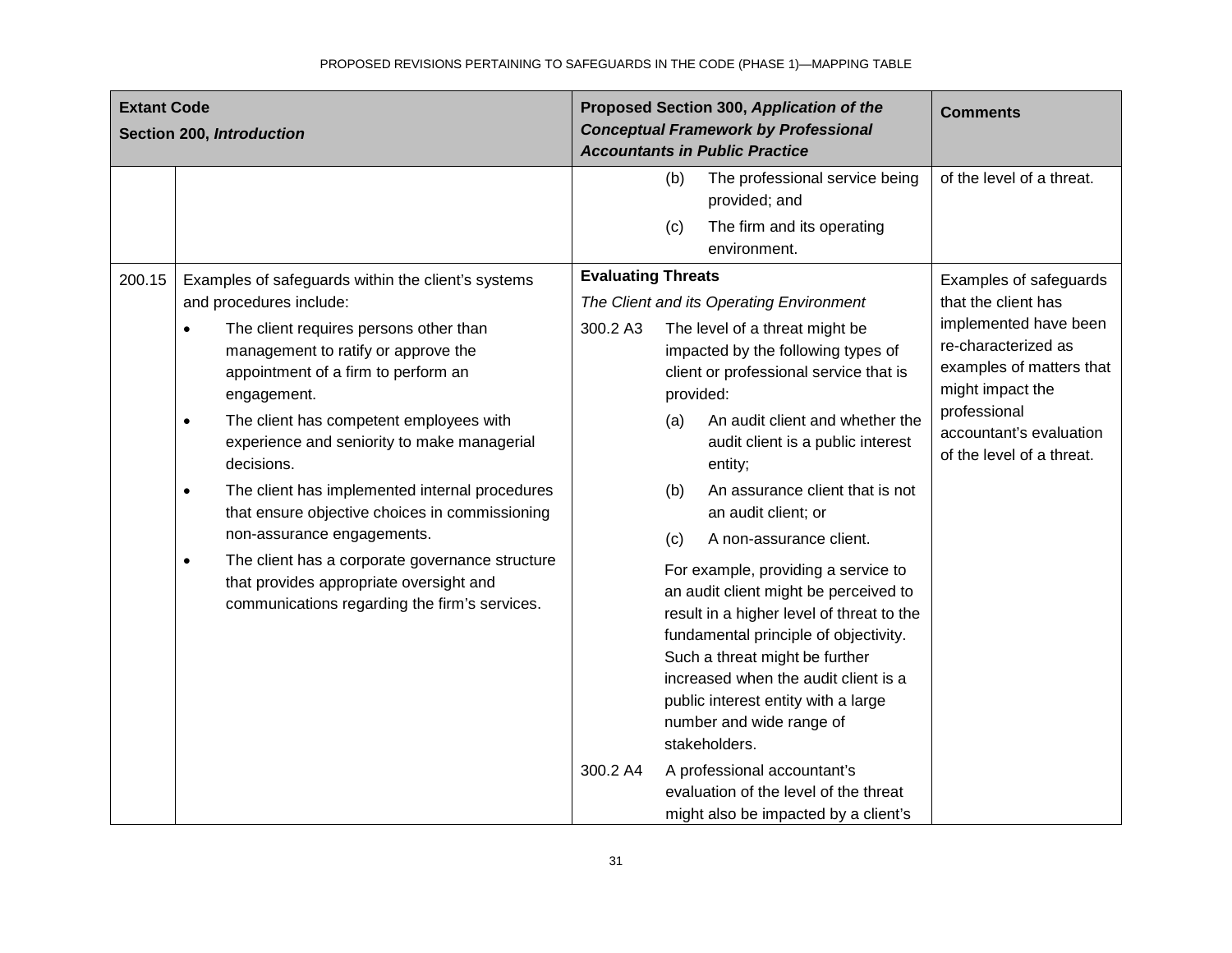| <b>Extant Code</b><br>Section 200, Introduction | Proposed Section 300, Application of the<br><b>Conceptual Framework by Professional</b><br><b>Accountants in Public Practice</b>                                                                                                                                                                                                                                                                                                                                                       | <b>Comments</b>          |
|-------------------------------------------------|----------------------------------------------------------------------------------------------------------------------------------------------------------------------------------------------------------------------------------------------------------------------------------------------------------------------------------------------------------------------------------------------------------------------------------------------------------------------------------------|--------------------------|
|                                                 | operating environment. For example:<br>The client requires appropriate<br>$\bullet$<br>persons other than<br>management to ratify or<br>approve the appointment of a<br>firm to perform an<br>engagement.<br>The client has competent<br>$\bullet$<br>employees with experience<br>and seniority to make<br>managerial decisions.<br>The client has implemented<br>$\bullet$<br>internal procedures that<br>facilitate objective choices in<br>tendering non-assurance<br>engagements. |                          |
|                                                 | The client has a corporate governance structure<br>that provides appropriate oversight and<br>communications regarding the firm's services.                                                                                                                                                                                                                                                                                                                                            |                          |
|                                                 | The Professional Service Being Provided<br>The level of a threat is impacted by<br>300.2 A5<br>and scope of the<br>nature<br>the<br>professional service. Examples of<br>professional services, the threats that<br>might arise as a result, and how a<br>professional accountant may address<br>those threats are discussed in<br>International<br>Independence<br>Standards C1 and C2.                                                                                               | New application material |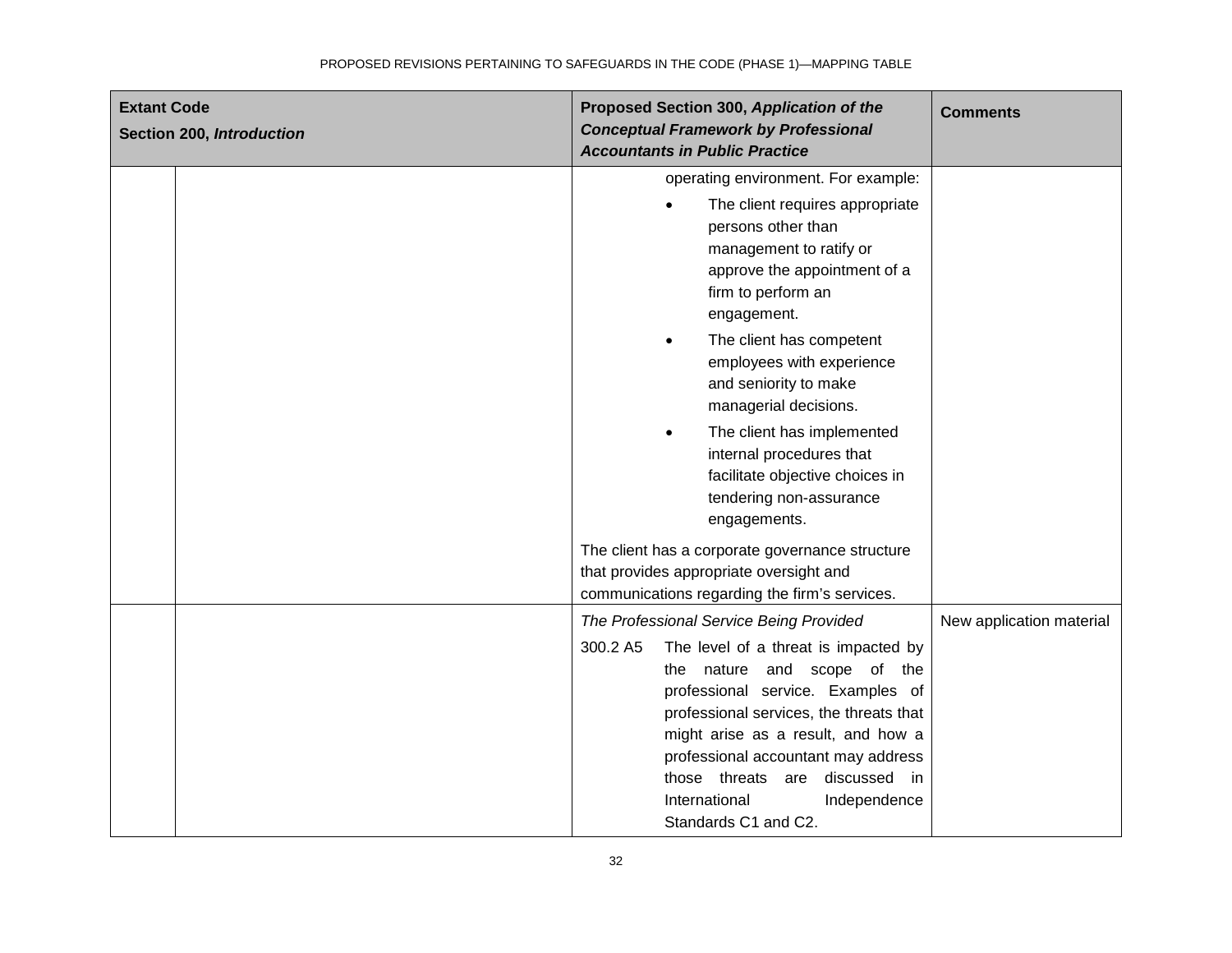| <b>Extant Code</b><br>Section 200, Introduction | Proposed Section 300, Application of the<br><b>Conceptual Framework by Professional</b><br><b>Accountants in Public Practice</b>                                                                                                                                                                                                                                                                                                             | <b>Comments</b>                                                                                                                                                         |
|-------------------------------------------------|----------------------------------------------------------------------------------------------------------------------------------------------------------------------------------------------------------------------------------------------------------------------------------------------------------------------------------------------------------------------------------------------------------------------------------------------|-------------------------------------------------------------------------------------------------------------------------------------------------------------------------|
|                                                 | <b>Re-evaluating Threats</b><br>300.2 A10 New information or changes in facts<br>and circumstances might:<br>Impact the level of a threat; or<br>(a)<br>Affect the professional<br>(b)<br>accountant's conclusions<br>about whether safeguards<br>applied continue to be<br>appropriate to address<br>identified threats.                                                                                                                    | New application material<br>to emphasize the need<br>to re-evaluate threats<br>and to provide examples<br>of factors for<br>determining when to re-<br>evaluate threats |
|                                                 | 300.2 A11<br>Examples of new information or<br>changes in facts and circumstances<br>include:<br>When the scope of a<br>professional service is<br>expanded.<br>When the client becomes a<br>$\bullet$<br>listed entity or acquires<br>another business unit.<br>When the firm merges with<br>$\bullet$<br>another firm.<br>Where the engagement<br>$\bullet$<br>partner's immediate family<br>member is recently employed<br>by the client. |                                                                                                                                                                         |
|                                                 | In those situations described above,<br>actions already implemented as<br>safeguards might no longer be                                                                                                                                                                                                                                                                                                                                      |                                                                                                                                                                         |